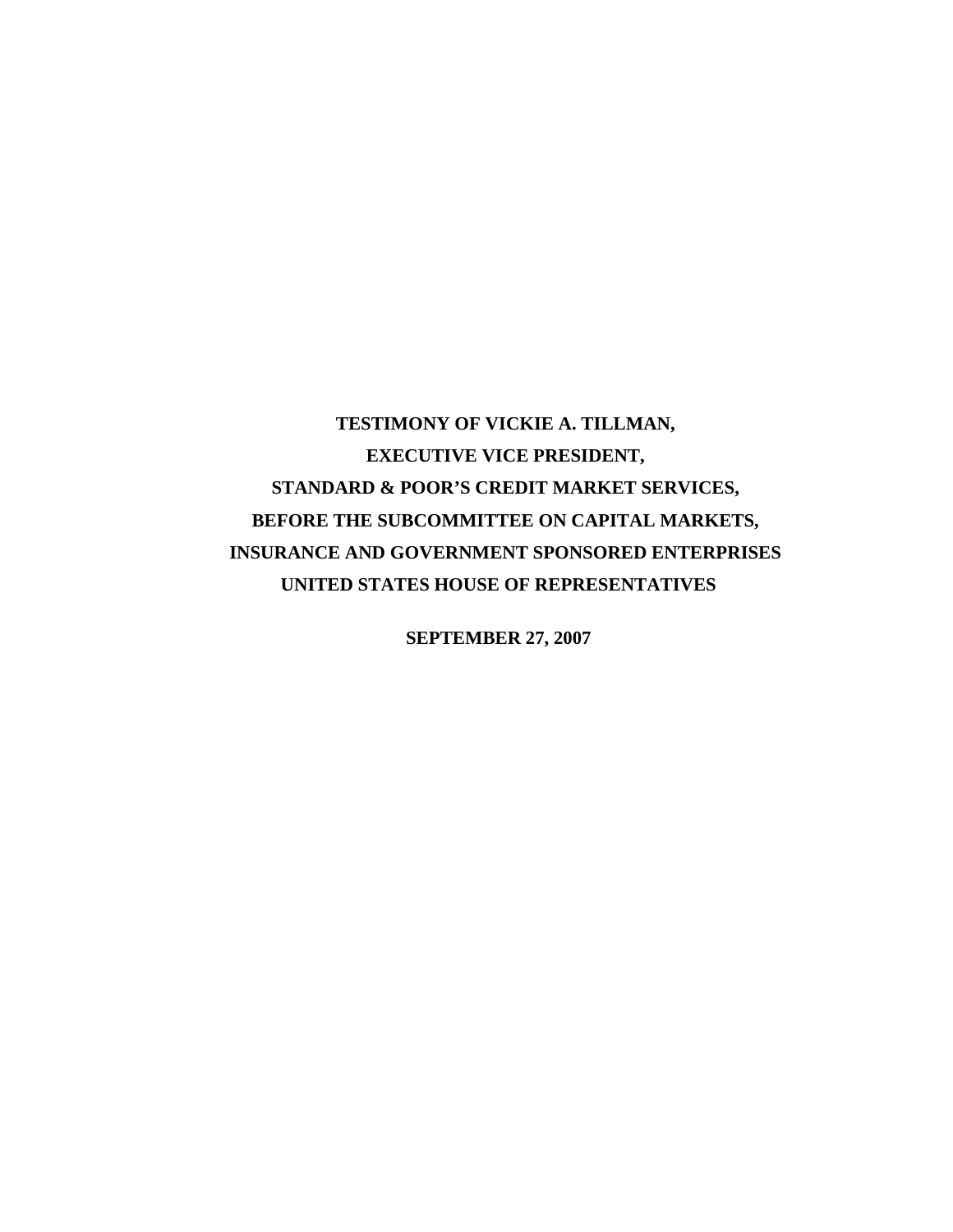Mr. Chairman, Members of the Subcommittee, good afternoon. I am Vickie A. Tillman, Executive Vice President of Standard & Poor's ("S&P") Credit Market Services, and head of Ratings Services, our nationally recognized statistical rating organization ("NRSRO"). I appreciate the opportunity to appear before you today. I especially appreciate your invitation because I believe it is important to clarify the role of rating agencies such as S&P in the financial markets, the rigor S&P applies in fulfilling that role, and our overall record of delivering unbiased opinions on creditworthiness. To that end, I also welcome the opportunity to address some questions that have been raised about how we have served the market in the midst of unprecedented conditions in the subprime mortgage market and the credit crunch and pressure on the economy that have followed.

I want to assure you at the start of my testimony that we have learned hard lessons from the recent difficulties in the subprime mortgage area. While we fully agree with Secretary Paulson's observation last week that "the subprime mortgage market improved access to credit and homeownership for millions of Americans," it appears that abuses may have occurred in the origination process. We support Congress' efforts to investigate those abuses and to prevent their recurrence. For our part, we are taking steps to ensure that our ratings — and the assumptions that underlie them — are analytically sound in light of shifting circumstances. As I am sure you know, and as my testimony will set forth in some detail, S&P began downgrading some of its ratings in this area towards the end of last year and had warned of deterioration in the subprime sector long before that. Nonetheless, we are fully aware that, for all our reliance on our analysis of historically rooted data that sometimes went as far back as the Great Depression, some of that data has proved no longer to be as useful or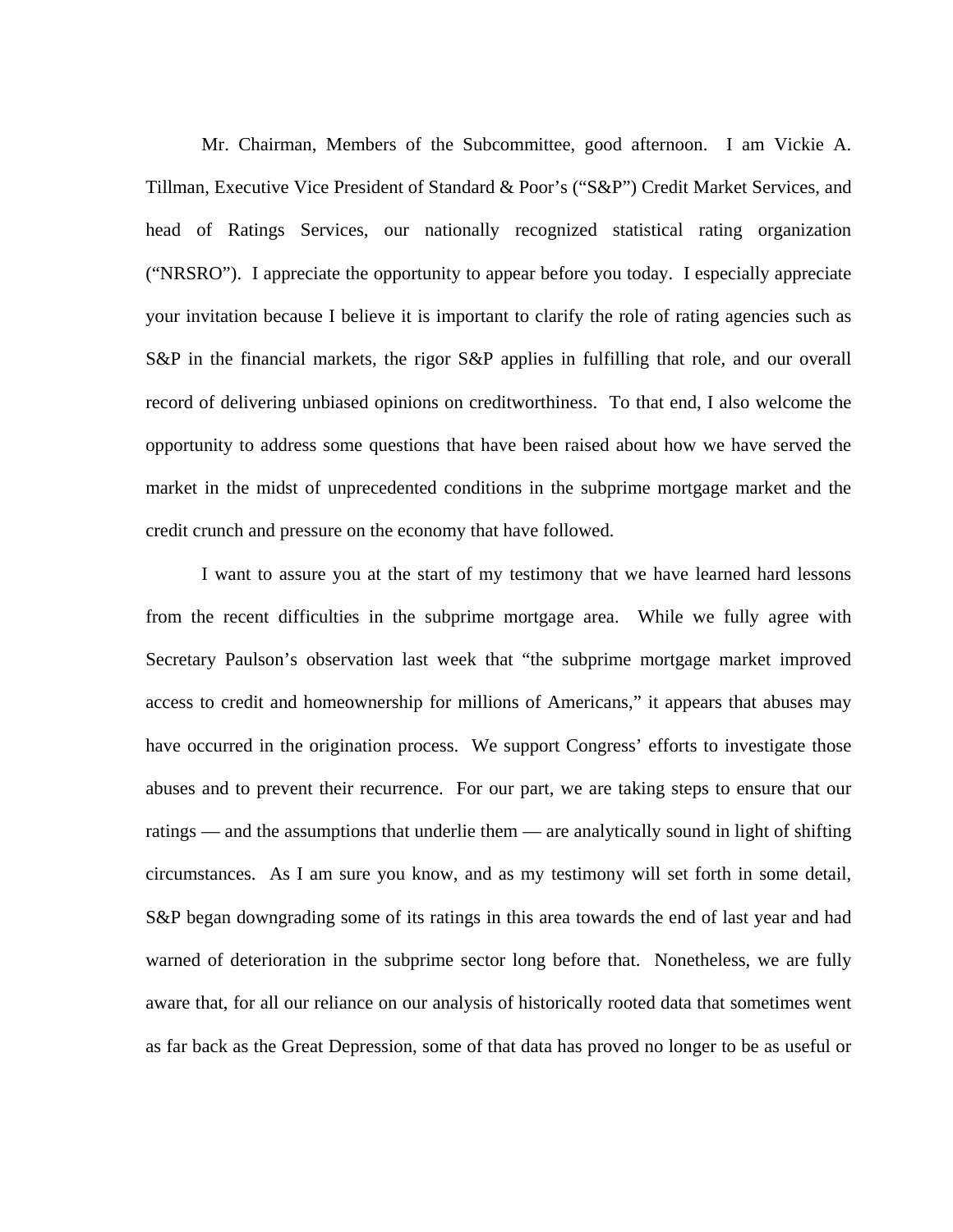reliable as it has historically been. Additionally, the collapse of the housing market itself has been both more severe and more precipitous than we had anticipated. As I will describe in more detail later, we have taken a number of steps in response to enhance our analytics and process and continue to look for ways in which to do still more.

Our reputation and our track record are the core of our business, and when they come into question, we listen and learn. We take our work seriously, very seriously, and at no time in our history more than now, as I speak to you.

In my testimony I would like to address four broad topics:

- First, the nature of S&P's ratings and their role in the capital markets;
- Second, S&P's approach to rating residential mortgage-backed securities ("RMBS"), including mortgage securities backed by subprime mortgage loans;
- Third, a number of the questions that have been raised in the press and elsewhere related to ratings, including:
	- Questions as to whether payment of fees by issuers presents a conflict of interest that could compromise analytical independence;
	- Questions as to whether S&P is somehow involved in "structuring" RMBS and other structured finance transactions;
	- Questions about the appropriateness of our ratings because securities backed by subprime collateral sometimes receive 'AAA' ratings; and
	- Questions about whether S&P has acted too slowly in responding to the deterioration of the subprime mortgage market.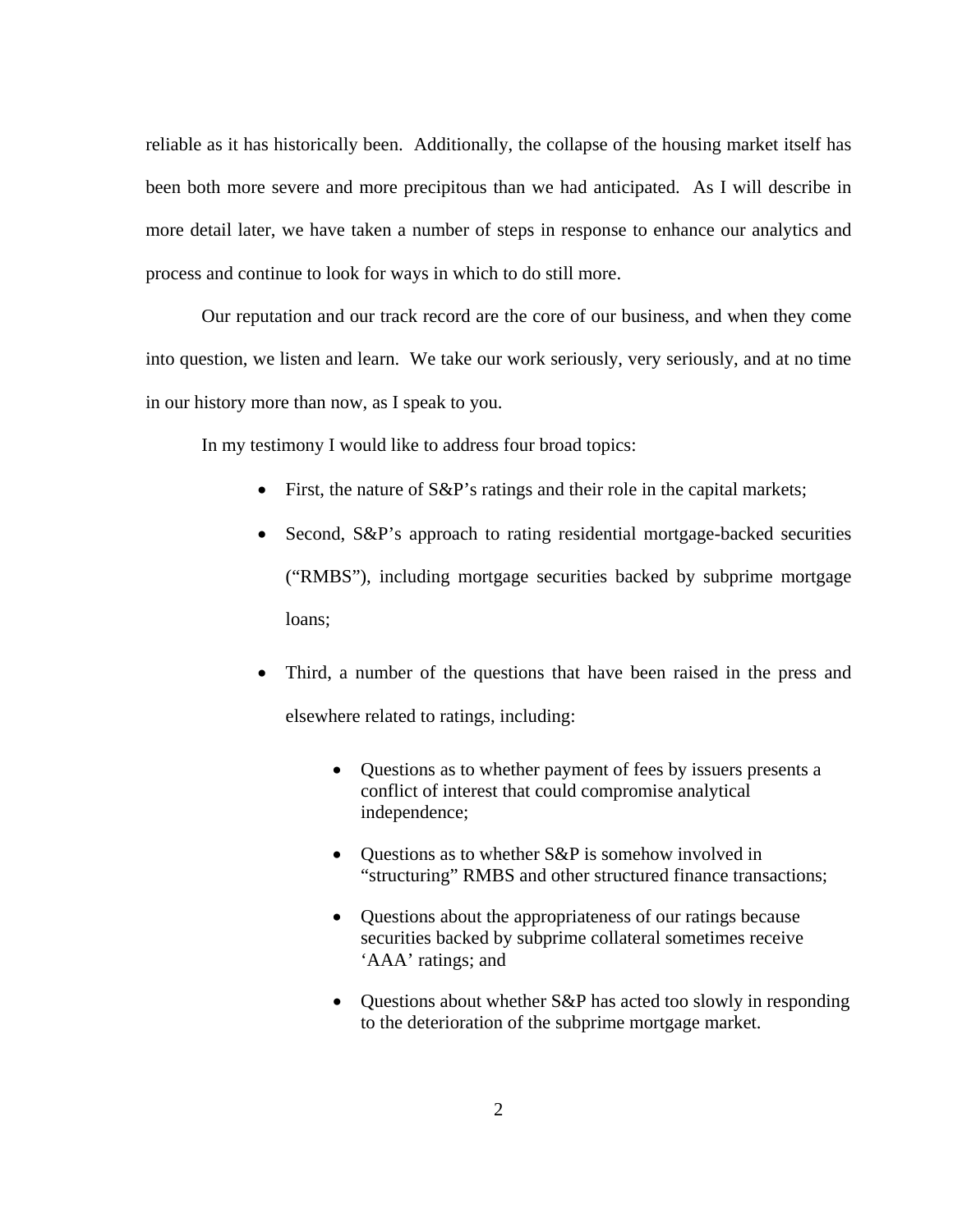• Fourth, steps we have taken in light of the Credit Rating Agency Reform Act passed by this body in 2006.

#### *Ratings and Their Role In The Capital Markets*

I would like to begin today by discussing the nature of our credit ratings, as it appears from numerous press reports that this matter is sometimes misunderstood. At their core, S&P's credit ratings represent our opinion of the likelihood that a particular obligor or financial obligation will timely repay owed principal and interest. Put another way, we assess the likelihood, and in some situations the consequences, of default — nothing more or less.

When we issue a rating on a particular security we are expressing our view that the security shares similar credit characteristics to those securities that have, in the past, represented a particular range of credit risk. A bond that we rate as 'BBB' has received the lowest of our so-called "investment grade" ratings; one rated 'BB' has received the highest non-investment grade rating. "Investment grade" securities are those securities that certain regulated investors may legally purchase. On S&P's ratings scale, such securities are those rated at the 'BBB' level or higher. Since we began rating RMBS in the late 1970's, only 1.09% of those securities rated by us 'BBB' have ever defaulted. For 'BBs' this number is 2.11%. Thus, when we rate securities, we are *not* saying that they are "guaranteed" to repay but the opposite: that some of them *will* likely default. Even our highest rating — 'AAA' is not a guarantee or promise of performance. 'AAAs' do default and have defaulted, although rarely.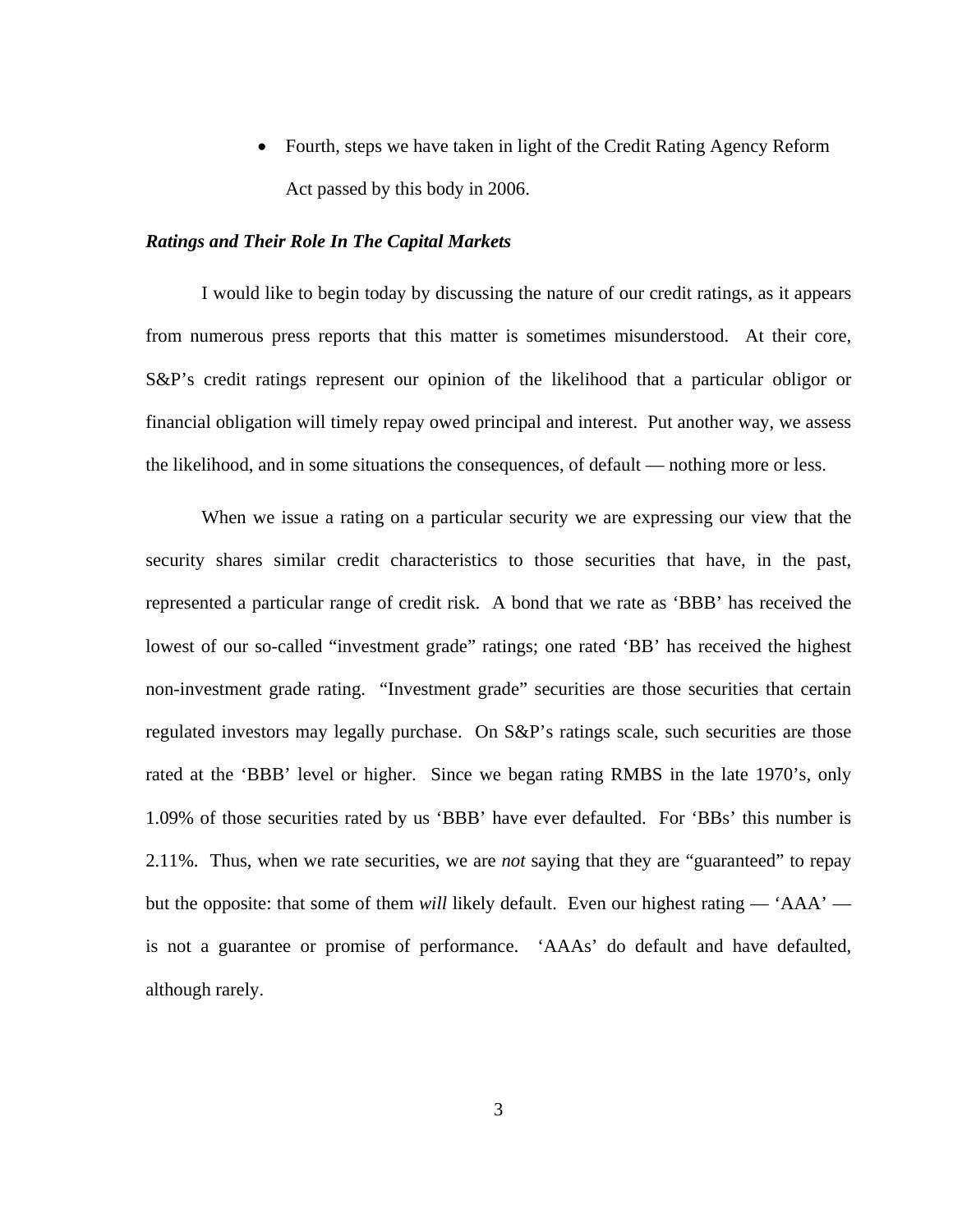Another misconception about ratings relates to their purpose and use. Ratings speak to one topic and one topic only — credit risk. As we have repeatedly made clear in public statements, including statements to the SEC, testimony before Congress, and innumerable press releases, ratings do *not* speak to the likely market performance of a security. Thus, ratings clearly do not address:

- o Whether investors should "buy", "sell" or "hold" rated securities;
- o Whether any particular rated securities are suitable investments for a particular investor or group of investors;
- o Whether the expected return of a particular investment is adequate compensation for the risk;
- o Whether a rated security is in line with the investor's risk appetite;
- o Whether the price of the security is appropriate or even commensurate with its credit risk; or
- o Whether factors other than credit risk should influence that market price, and to what extent.

I want to be clear. Ratings matter; as the individual who oversees S&P's ratings business I would be the last person to suggest to you that they do not. But in the current climate, it is especially important to bear in mind just what it is we do and that other developments also affect market perceptions and behavior. The current credit crunch is very real, but we certainly have not witnessed widespread defaults of mortgage-backed securities. This dynamic and its relationship to the nature of ratings was recently recognized by one of Europe's top regulators, Mr. Eddy Wymeersch, Chairman of the Committee of European Securities Regulators and also Chairman of Belgium's Banking and Financial Commission. According to Mr. Wymeersch: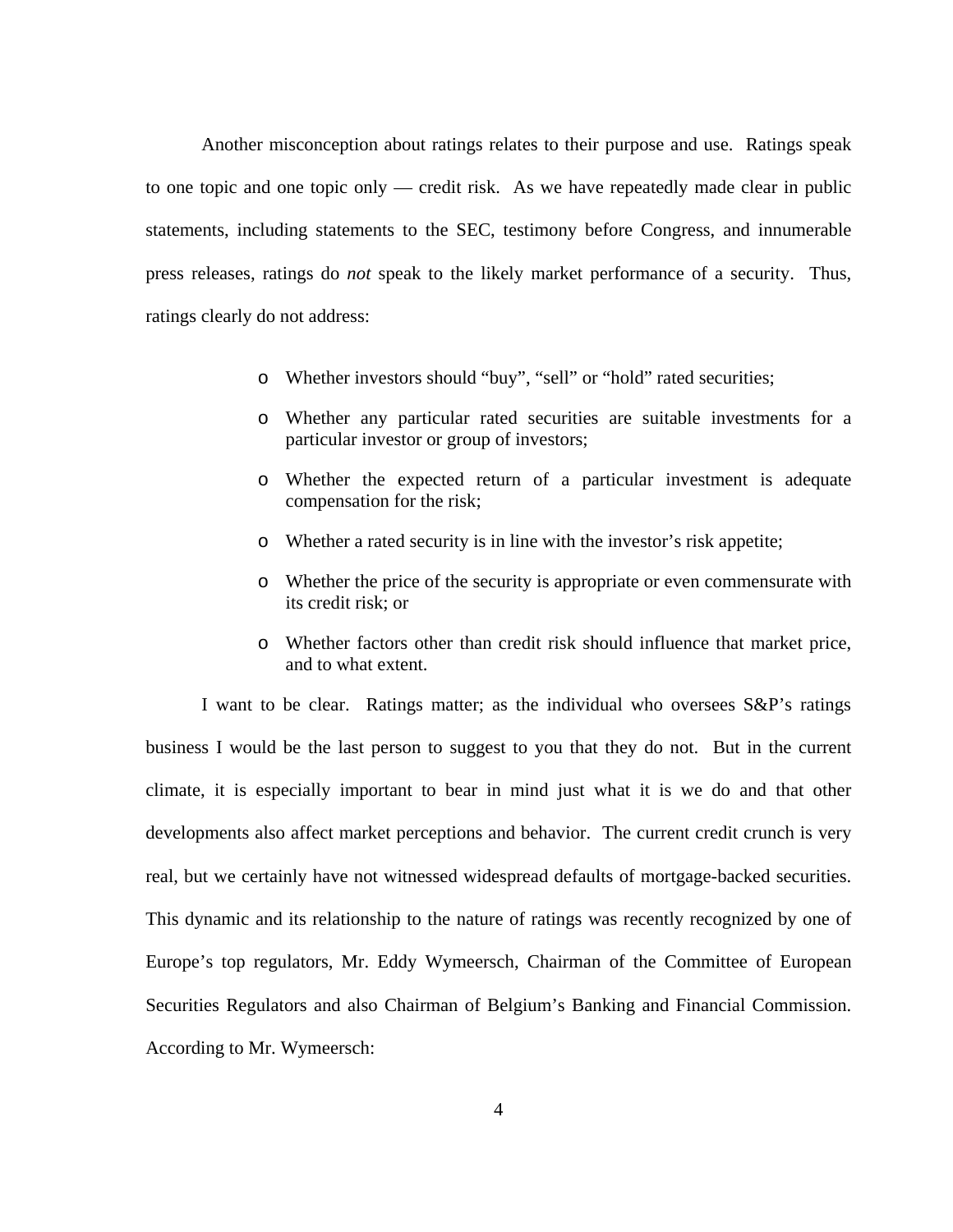"[t]he press and general opinion is saying it's the fault of the credit rating agencies . . . Sorry, the ratings are just about the probability of default. Nothing more. Now we have a liquidity crisis and not a solvency crisis."

Though they may move more slowly than market prices, ratings are not designed to be static. Our view of an RMBS transaction evolves as facts and circumstances develop, often in ways that are difficult to foresee. We issue ratings and, as new information becomes available with the passage of time, we either affirm those ratings  $-$  *i.e.*, leave them unchanged  $$ upgrade them, downgrade them, or put them on CreditWatch, which is a warning to the market that the rating is subject to change after a pending review. To make such decisions, we perform surveillance on our ratings. I will discuss our surveillance process in greater detail a little later on, but the three important points here are:

- That we have a team and process in place whose responsibility it is to monitor developments and bring about ratings changes to reflect those developments as appropriate;
- Changes in RMBS ratings are not based on speculation or market sentiment; and
- Such changes are often based upon events which were not predictable.

To cite only a few recent examples on this last point, the level of early payment default trends in recent subprime loans is unprecedented; so is the fact that, while individuals who purchased homes have generally paid their mortgages before paying off their credit cards, that now appears no longer to be true to the extent it once was; so is the reality that, while individuals who live in homes they purchase historically repay the mortgages on these homes more regularly than those who live elsewhere, that long-standing pattern now appears of questionable validity in a striking number of cases. These are ahistorical behavioral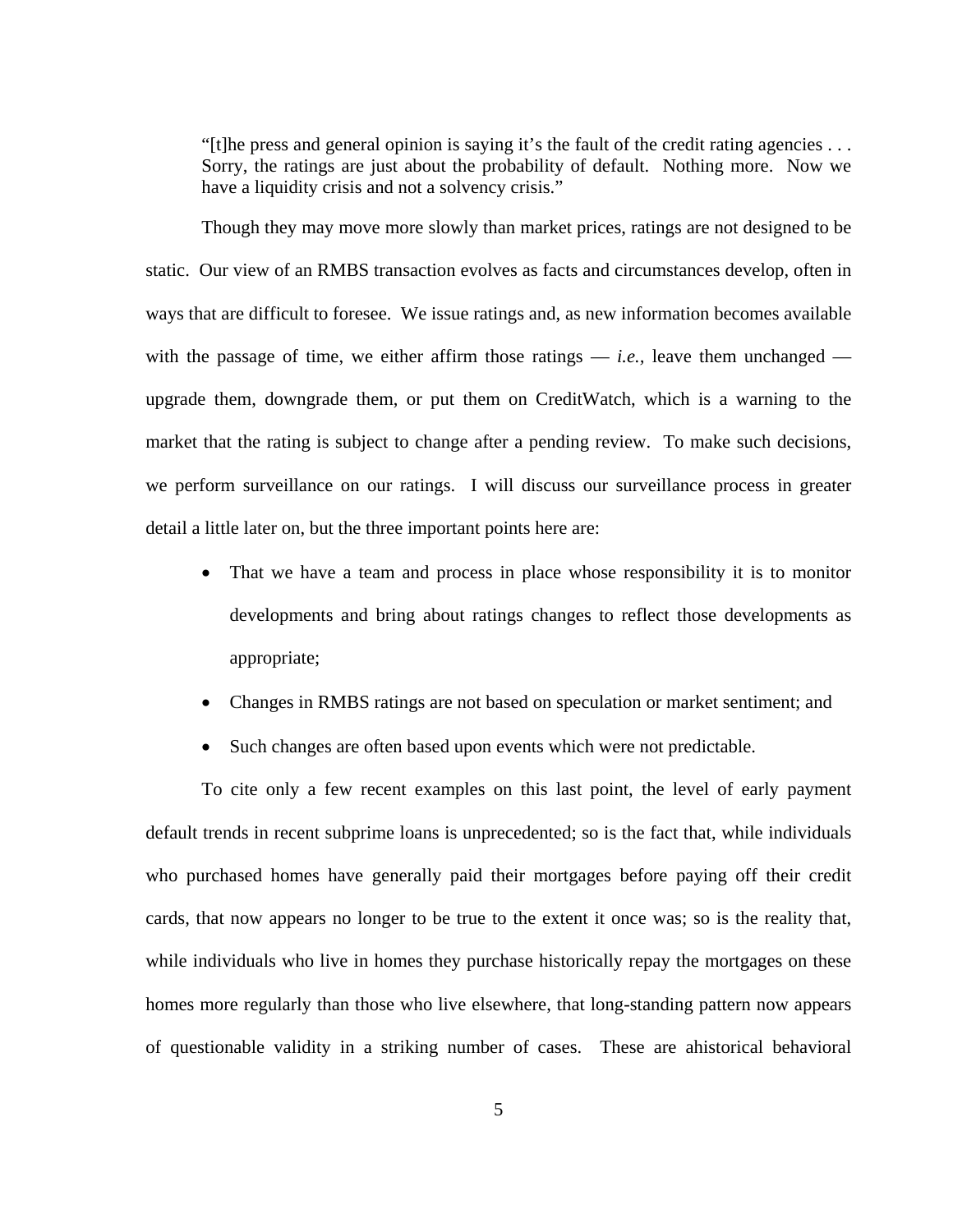modes, ones of particular import at a time of a substantial fall in real estate prices, and ones that, together with other factors, required downgrading some RMBS ratings even though no substantial amount of pool losses have occurred.

I said earlier that we have made repeated statements about the nature and role of ratings. To the extent those efforts have failed to communicate sufficiently clearly about that topic, we view this hearing, and this process overall, as an opportunity to begin to rectify that. We recognize that we bear primary responsibility for getting the message out. We are making, and will continue to make, every effort to do so.

## *S&P's Rating of Securities Backed By Mortgage Loans, Including Subprime Loans*

Our ratings of residential mortgage-backed securities, particularly RMBS backed by pools containing subprime mortgage assets, have recently received a significant amount of attention. S&P has been rating RMBS for thirty years and has developed industry-leading processes and models for evaluating the creditworthiness of these transactions. As a result, S&P has an excellent track record of assessing RMBS credit quality. For example, S&P's cumulative U.S. RMBS default rate by original rating class (through September 15, 2007) is as follows:

| <b>Initial Rating</b> | % of Default |  |  |  |  |  |
|-----------------------|--------------|--|--|--|--|--|
|                       |              |  |  |  |  |  |
| AAA                   | 0.04         |  |  |  |  |  |
| AA                    | 0.24         |  |  |  |  |  |
| А                     | 0.33         |  |  |  |  |  |
| <b>BBB</b>            | 1.09         |  |  |  |  |  |
| <b>BB</b>             | 2.11         |  |  |  |  |  |
| R                     | 3.34         |  |  |  |  |  |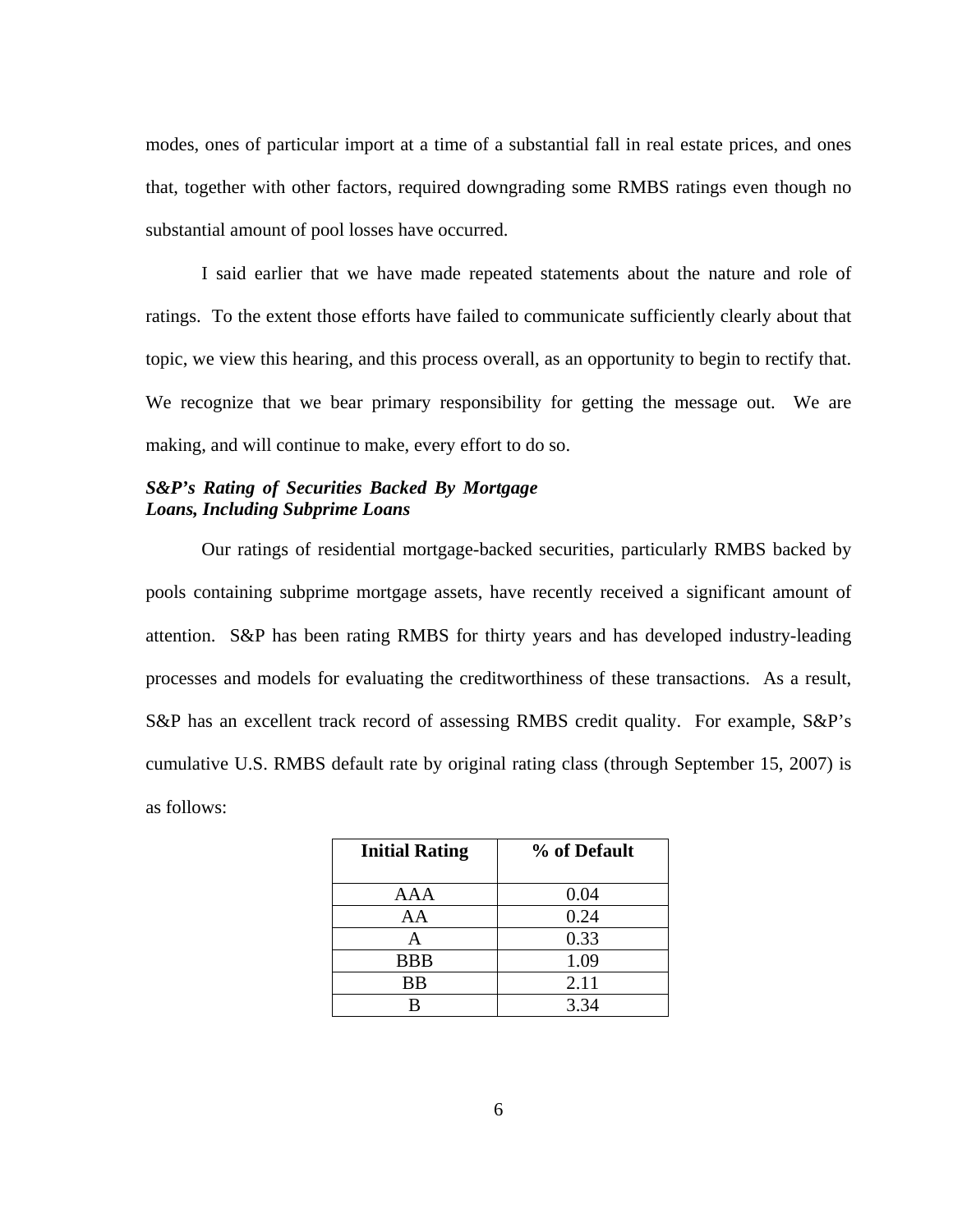Default statistics are the critical measure of ratings analytics because, as I explained earlier, at their core ratings speak to the likelihood of timely repayment, not other market factors, such as supply and demand, that may go into the pricing of securities. Moreover, these default numbers for our RMBS ratings are lower, in some cases materially lower, than the long-term default rates for similar ratings issued on corporate bonds.

While evaluating the credit characteristics of the underlying mortgage pool is part of our RMBS ratings process, S&P does not rate the underlying mortgage loans made to homeowners or evaluate whether making those loans was a good idea in the first place. Originators make loans and verify information provided by borrowers. They also appraise homes and make underwriting decisions. In turn, issuers and arrangers of mortgage-backed securities bundle those loans and perform due diligence. They similarly set transaction structures, identify potential buyers for the securities, and underwrite those securities. For the system to function properly, S&P relies, as it must, on these participants to fulfill their roles and obligations to verify and validate information before they pass it on to others, including S&P. Our role in the process is reaching an opinion as to how much cash we believe the underlying loans are likely to generate towards paying off the securities eventually issued by the pool. That is the relevant issue for assessing the creditworthiness of those securities.

As a practical matter, S&P's analysis of an RMBS transaction breaks down into the following categories:

**The LEVELS<sup>®</sup> Model** The first step in our analysis is evaluating the overall creditworthiness of a pool of mortgage loans by conducting loan level analysis using our Loan Evaluation and Estimate of Loss System (LEVELS®) Model. This model is built on, and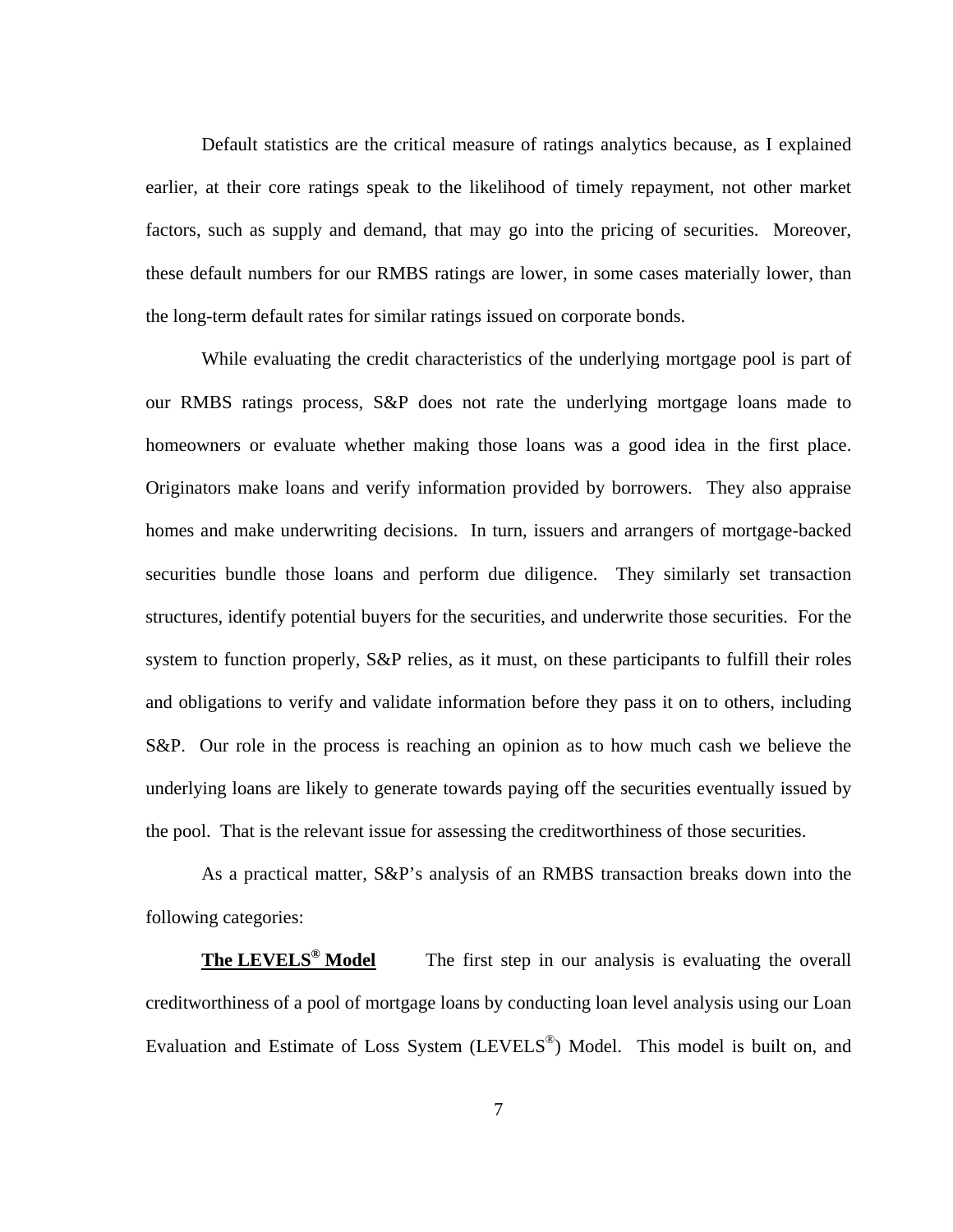reflects, our analytical assumptions and criteria. S&P's criteria do not dictate the terms of the mortgage loans; those terms are set by the originator in the underwriting process. S&P collects up to seventy different types of inputs, including, but not limited to: the amount of equity a borrower has in the home; the loan type; the extent of income verification; whether the borrower occupies the home; and the purpose of the loan. This analysis allows us to quantify multiple risk factors, or the layered risk, and allows us to assess the increased default probability that is associated with each factor. Based on the individual loan characteristics, the LEVELS**®** model calculates probabilities of default and loss realized upon default. The assumptions and analysis embedded in the LEVELS**®** model are under regular review and are updated as appropriate to reflect our current thinking about rating residential mortgages.

As part of our commitment to transparency, S&P makes its LEVELS**®** model available to investors who wish to license it. The vast majority of those involved in issuing RMBS have access to LEVELS**®** and use it regularly. We also publicly announce any changes to our LEVELS**®** model in a timely manner. In other words, our basic criteria is out there every day, subject to criticism and comment.

**The SPIRE® Model** Another important aspect of our rating process is assessing the availability of cash flow, which comes from the monthly payments generated by the mortgage loans, to timely pay principal and interest. To do this, we use our Standard & Poor's Interest Rate Evaluator (SPIRE**®**) Model. The model uses the S&P mortgage default and loss assumptions (generated by the LEVELS**®** model) as well as interest rate assumptions. Like the LEVELS**®** model, our SPIRE**®** model reflects our analysis and assumptions and is regularly reviewed and updated as warranted.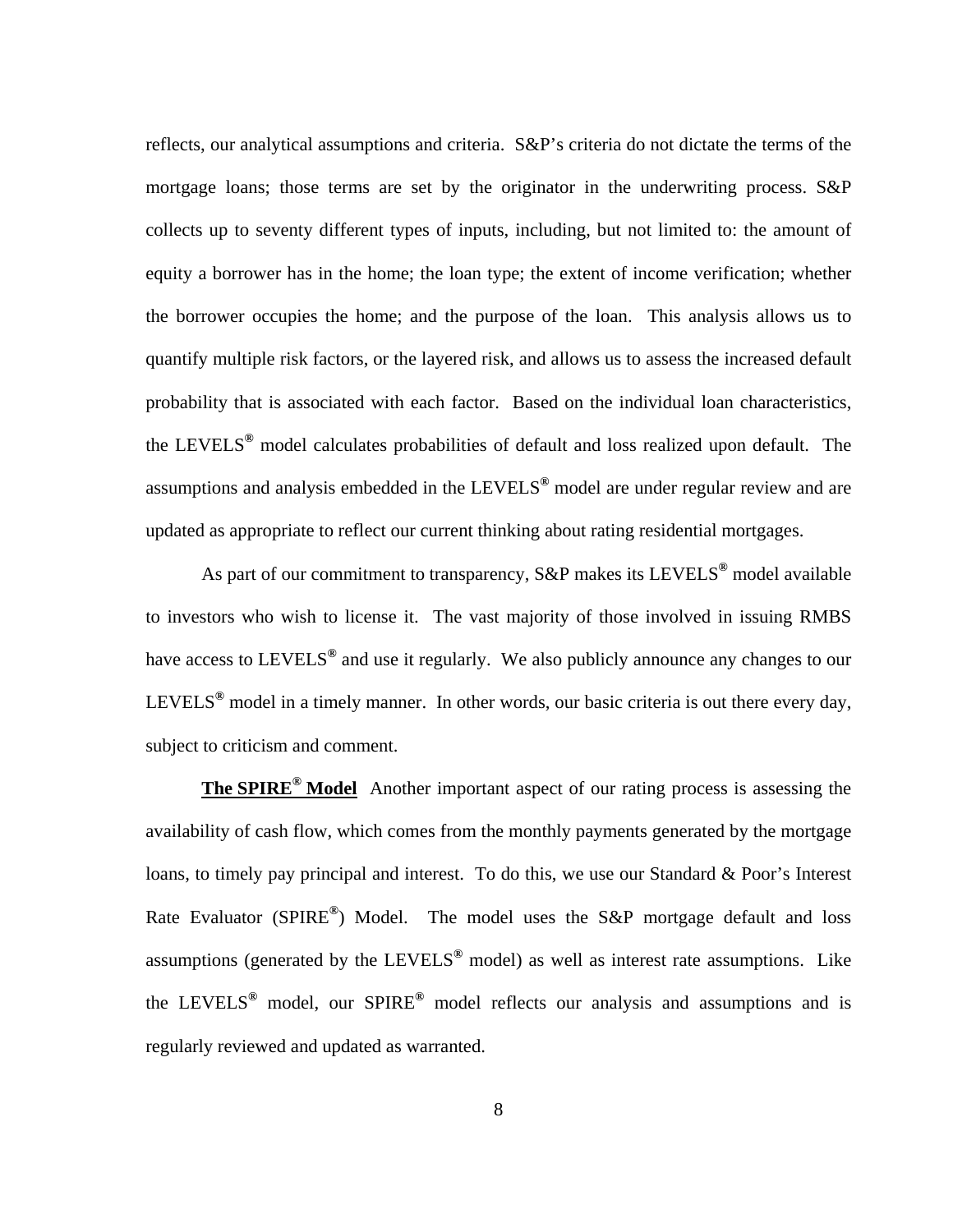Also like our LEVELS**®** model, our SPIRE**®** model is publicly available, used extensively by market participants, and subject to market comment and review every day.

**Review of Originator and Servicer Operational Procedures** S&P also reviews the practices, polices, and procedures of the originators and servicers primarily to gain comfort with the ongoing orderly performance of the transaction. For an originator, the topics we review include, but are not limited to: loan production practices; loan underwriting; and quality control practices and findings. S&P may adjust its credit support calculation based on the underwriting employed at origination.

**Review of Legal Documents** S&P also reviews, with the assistance of internal and external counsel, the legal documents of the securities to be issued, and, where appropriate, opinions of third-party counsel that address transfer of the assets and insolvency of the transferor, as well as security interest and other legal or structural issues. S&P reviews the underlying documentation in order to understand the payment and servicing structure of the transaction.

**Credit Enhancement** Any description of our ratings of RMBS would be incomplete without discussing the critical concept of credit enhancement. Credit enhancement is the protection (*i.e*., additional assets or funds) needed to cover losses in deteriorating economic conditions, sometimes referred to as "stress". Sufficient credit enhancement allows securities backed by a pool of subprime collateral to receive what might otherwise be considered high ratings. One form of credit enhancement, although there are several, would occur if the pool has more in collateral than it issues in securities, thereby creating a cushion in the pool. We refer to this form of credit enhancement as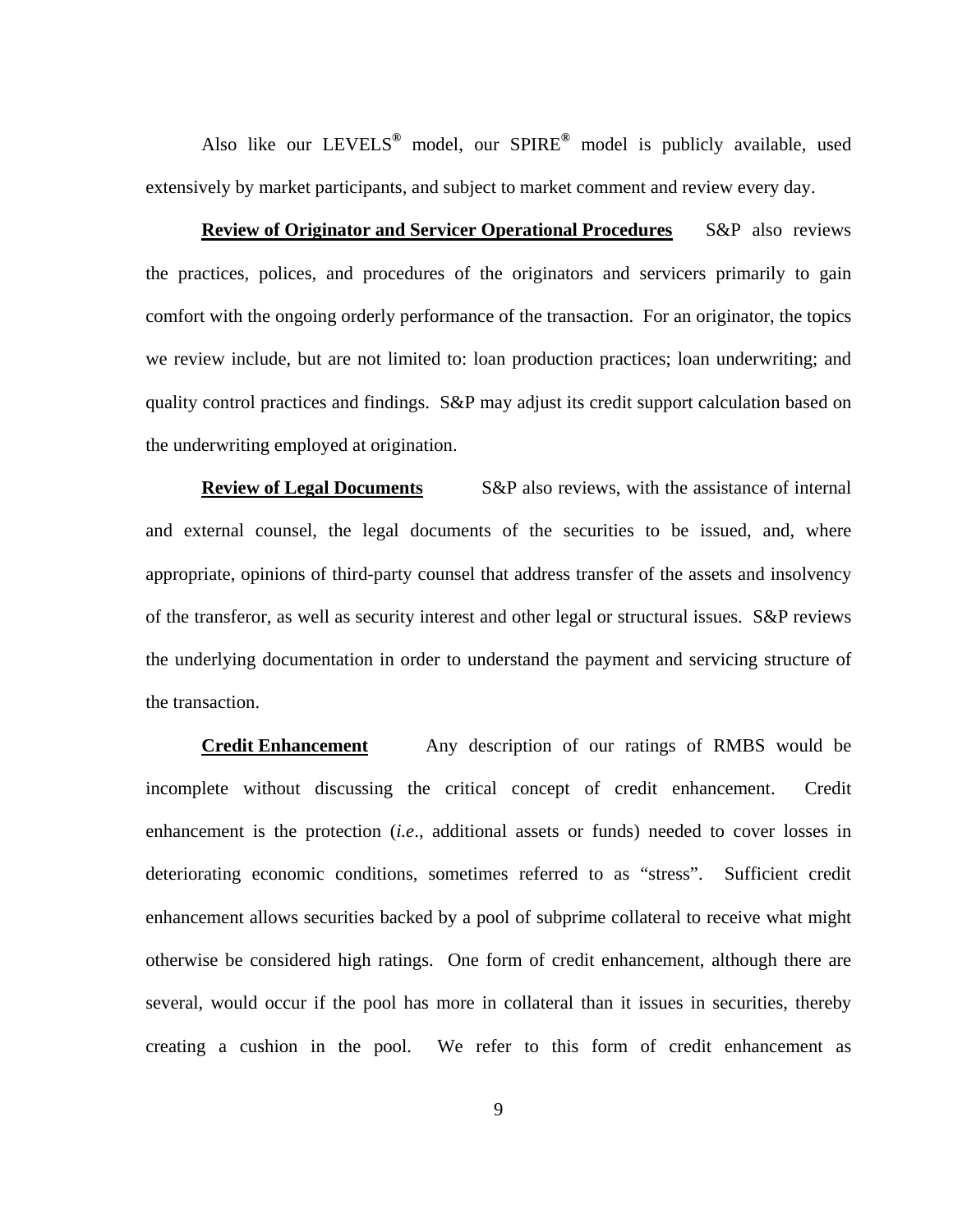"overcollaterization," and it is a key component in our ratings analysis. It provides protection against defaults in the underlying securities. That is, if the pool ends up experiencing losses, it should still generate enough cash from which to pay the holders of the securities. I will discuss credit enhancement in more detail later in my testimony.

**The Rating Committee** After reviewing the relevant information about a transaction, including information related to credit enhancement, the lead analyst then takes the transaction to a rating committee. As with all S&P ratings, structured finance ratings are assigned by committee. Committees are comprised of S&P personnel who bring to bear particular credit experience and/or structured finance expertise relevant to the rating. The qualitative judgments of committee members at all stages of the process are an integral part of the rating process as they provide for consideration of asset and transaction specific factors, as well as changes in the market and environment. Personnel responsible for fee negotiations and other business-related activities are not permitted to vote in ratings committees and vice versa.

**Notification and Dissemination** Once a rating is determined by the rating committee, S&P notifies the issuer and disseminates the rating to the public for free by, among other ways, posting it on our Web site, www.standardandpoors.com. Along with the rating, we frequently publish a short narrative rationale authored by the lead analyst. The purpose of this rationale is to inform the public of the basis for S&P's analysis and enhance transparency to the marketplace.

**Surveillance** After a rating has been issued, S&P monitors or "surveils" the rating to review developments that could alter the original rating. The surveillance process seeks to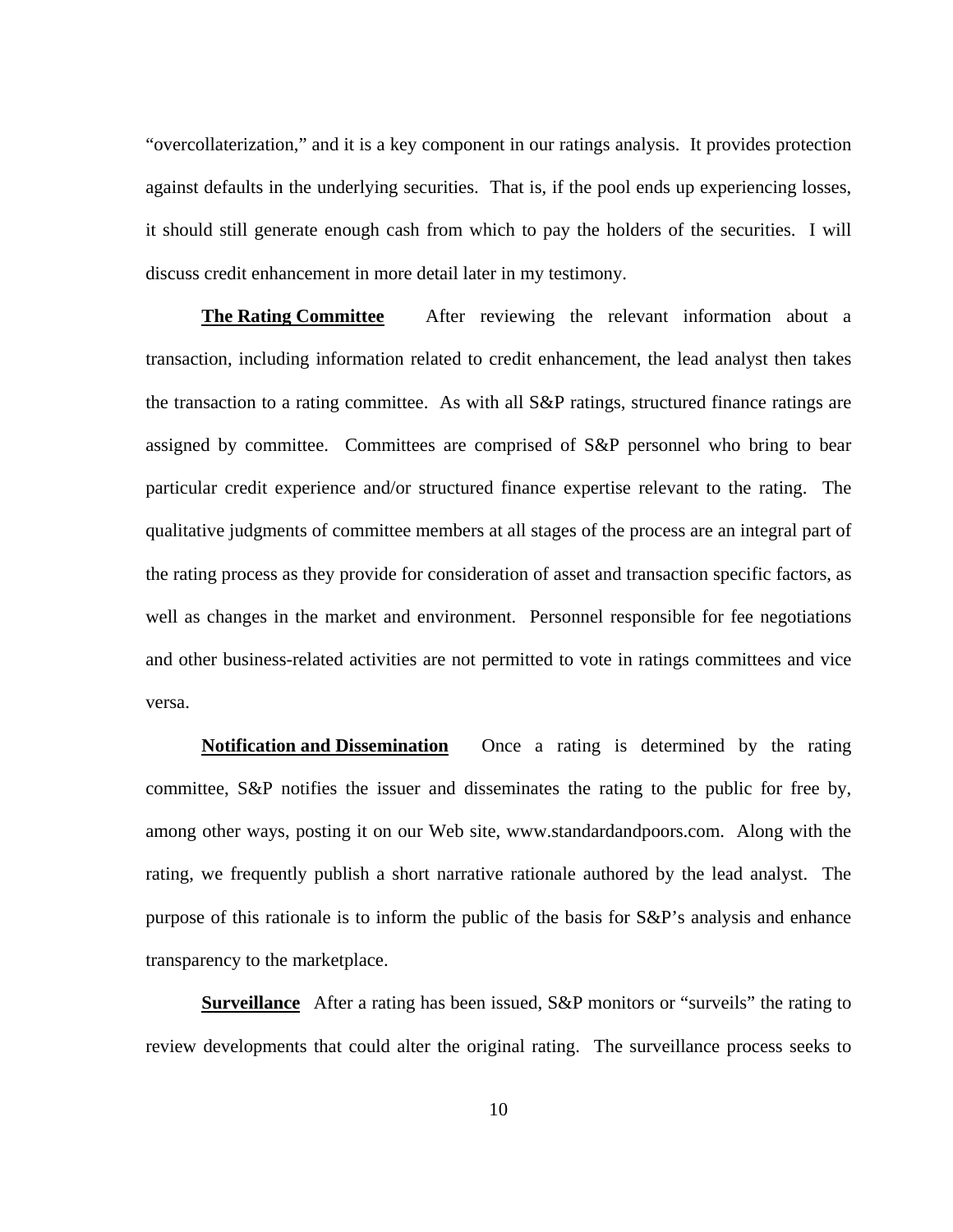identify those issues that should be reviewed for either an upgrade or a downgrade because of asset pool performance that may differ from original assumptions. The surveillance function also monitors the credit quality of entities that may be supporting parties to the transaction, such as liquidity providers. Analysts review performance data periodically during the course of the transaction, and as appropriate present that analysis to a rating committee for review of whether to take a rating action. The rating committee then decides whether the rating change is warranted. For changes to public ratings, a press release is normally disseminated.

#### *S&P's Commitment to Constant Improvement*

While our ratings process is the product of three decades of analytical experience and excellence, we are always looking for ways to enhance that process and our analytics. This is a hallmark S&P principle and is especially true when, as with recent subprime loans, developments indicate that historically-rooted behavioral patterns that have served as solid foundations for analysis may lack their prior value.

By now there is no doubt that subprime loans made from late 2005 through at least early 2007 are behaving very differently from loans in prior periods, even when the loans share the same basic credit characteristics. For example, for years a primary indicator of a borrower's credit has been so-called FICO credit scores. FICO scores are provided by another independent market participant and are an industry standard. In recent loans, we are seeing borrowers with high FICO scores behaving in a manner consistent with how materially lower FICO borrowers have historically behaved. Similarly, as I observed earlier, there are a number of other ahistorical anomalies that make more problematic applying a number of historically-rooted assumptions about the behavior of borrowers. At the same time, these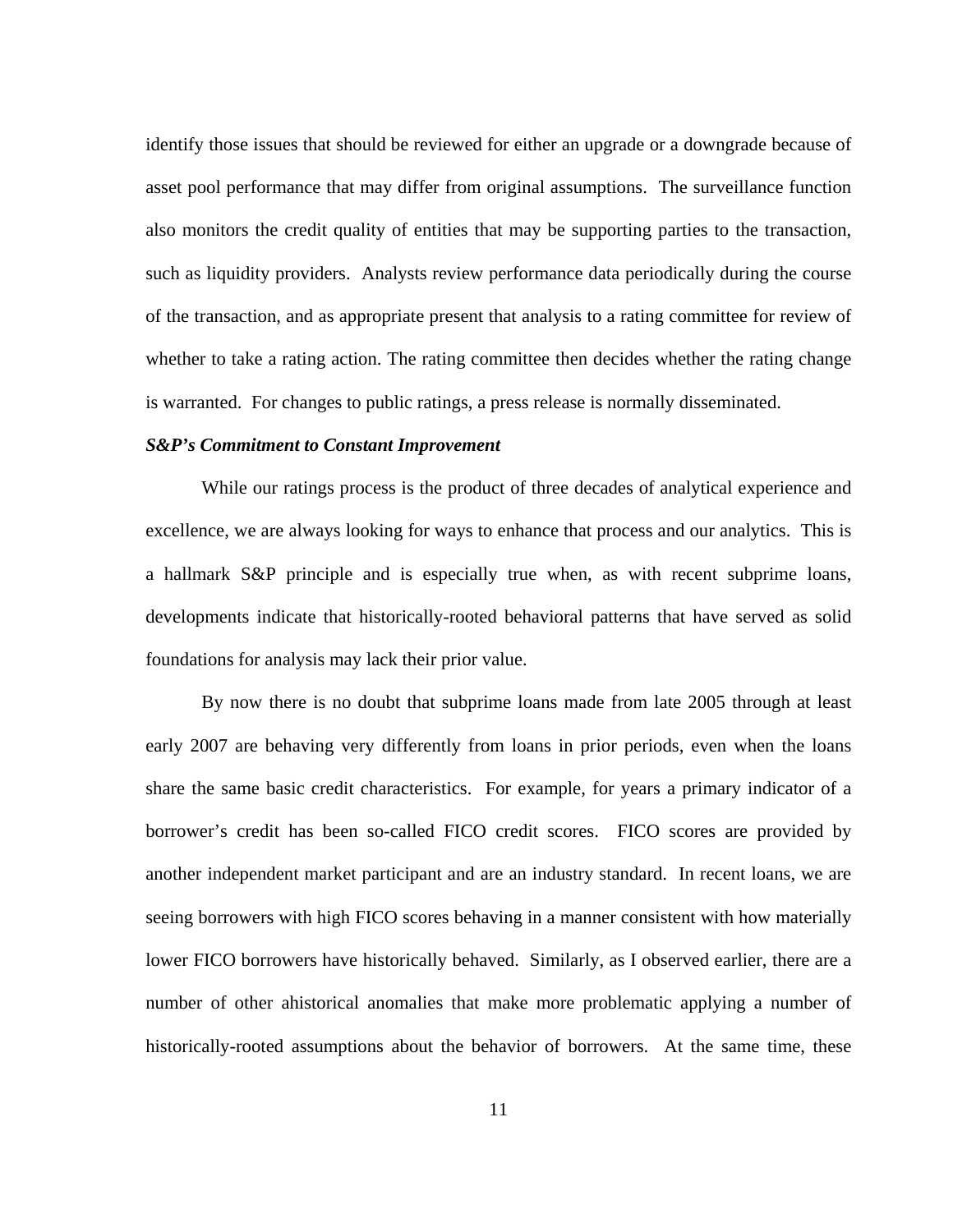behaviorial shifts appear *not* to be occurring in loans generated in 2004 and most of 2005, which include many of the same type of subprime characteristics present in the more recent loans. We are still gathering data to analyze the causes for these inconsistent market dynamics.

In response to these developments, and as part of our constant commitment to enhancing our analytical processes, S&P has already initiated a number of steps:

- We have significantly heightened the stress levels at which we rate and surveil transactions to account for deteriorating performance as evidenced by data we have received. We have also increased the frequency of our review of rated transactions;
- We are modifying (and will soon be releasing) our LEVELS**®** model to incorporate these new stress levels and other changes recently made to our ratings assumptions, as announced in our July 10, 2007 press release;
- We recently acquired IMAKE consulting and ABSXchange. These services have long provided data, analytics and modeling software to the structured finance community and we feel they will further enhance our indepth surveillance process;
- We have also undertaken a survey of originators and their practices, particularly with respect to issues of data integrity. We are in the process of compiling the results of this survey and will publish those results when finalized; and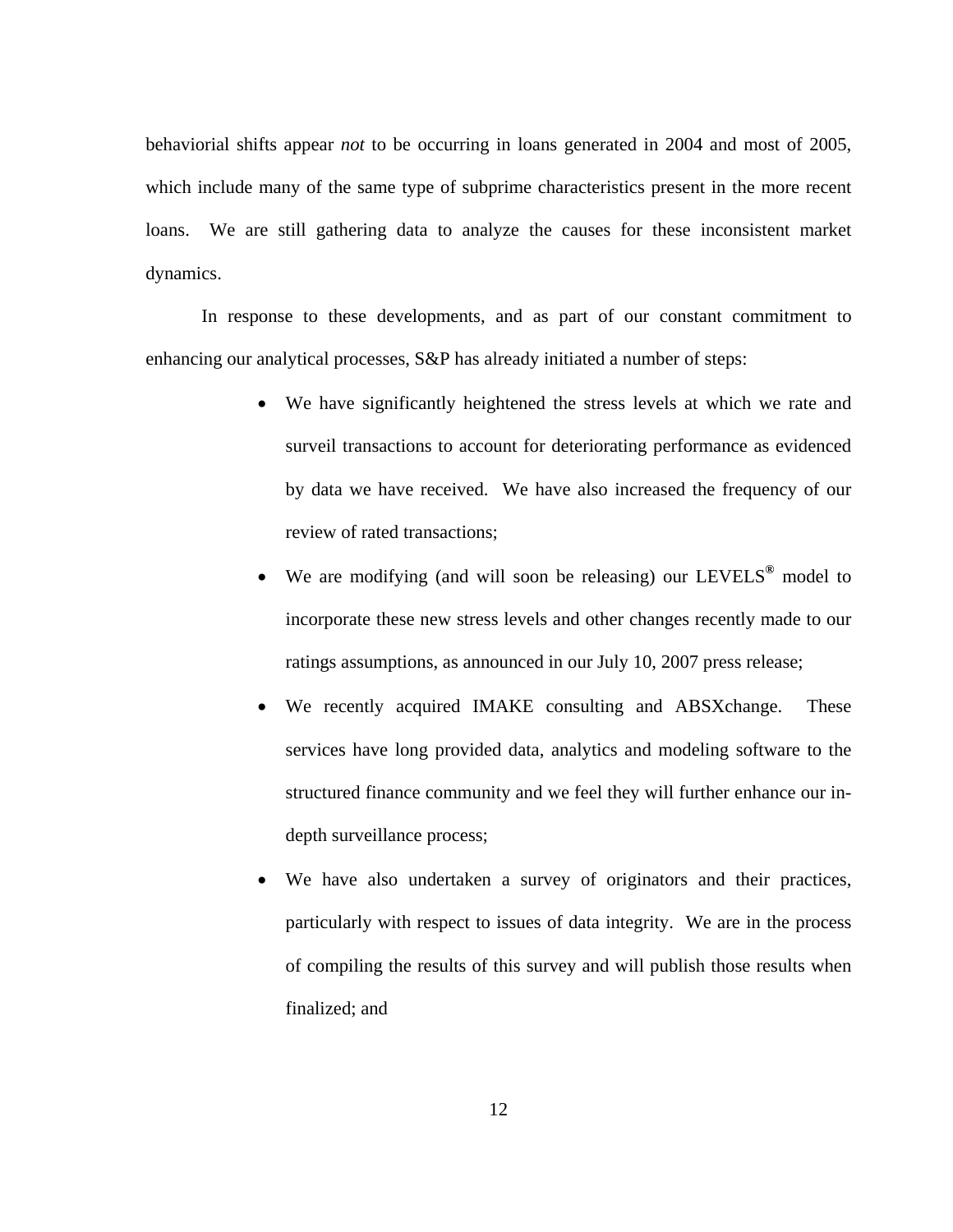• We have hired a Chief Compliance Officer to augment our internal control procedures.

In addition to these steps, we continue to look at areas in which we can further enhance our analysis and processes. Some of the areas include:

- Our policies and procedures to protect against conflicts of interest;
- The quantity and quality of data available to us; and
- Modification of our analytics to reflect changing credit behaviors.

## *S&P's Response To Various Questions*

Some have raised questions about ratings and the ratings process in recent months in light of the turmoil in the subprime mortgage market. As I have previously said, we are well aware that certain historically-rooted assumptions we made in determining which RMBS ratings to issue do not, in retrospect, appear to have remained as relevant as they previously have been. Whether that is because of factors unique to the period immediately prior to and after 2006 or whether we must change those assumptions on a long-term basis is a subject of robust and continuing examination and re-examination at S&P.

At the same time, some of the questions recently put to S&P reflect a fundamental misunderstanding of what ratings are or are based on inaccurate or, in some cases, incomplete information. Let me now address those questions.

# *The "Issuer Pays" Model Does Not Compromise the Independence and Objectivity of Our Ratings*

A number of commentators have asked whether payment of fees by issuers and/or their representatives presents a conflict of interest that compromises the independence and objectivity of ratings. Skeptics question whether, in pursuit of fees, S&P and other major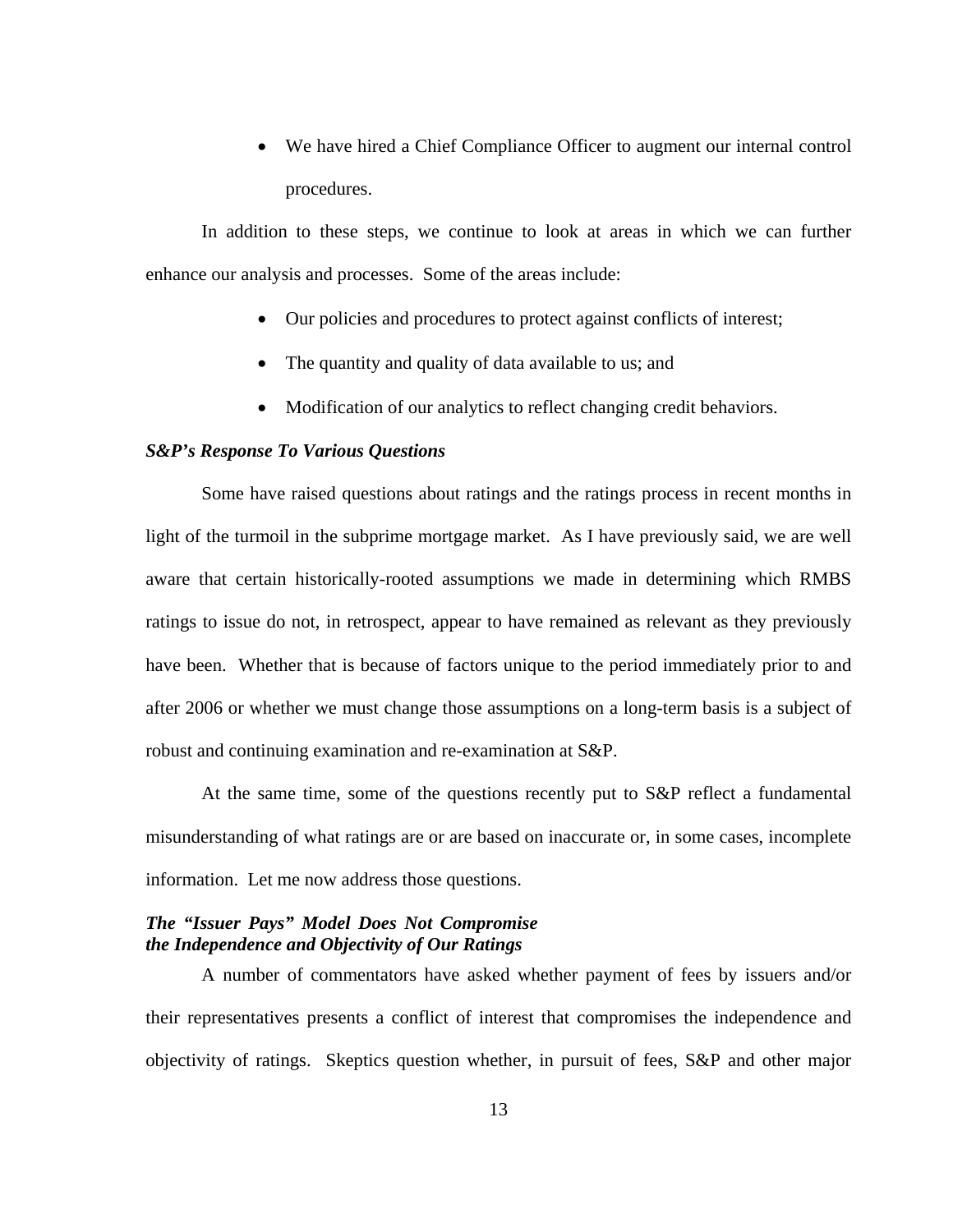rating agencies may give higher ratings than they otherwise would. Not only is this not true at S&P, but this line of questioning ignores the significant benefits of the "issuer pays" model to the market.

S&P currently makes all of its public ratings available to the market free of charge in real time. When a rating is assigned or changed, the announcement is made on our Web sites — www.sandp.com and www.ratingsdirect.com — and a press release is provided to news outlets and other media. Today there are approximately 9 million current and historical ratings available on RatingsDirect. In addition, as many as 1.3 million active ratings are available for free on www.sandp.com. The benefits to the market are obvious: any and all interested market participants can access the same information at the same time. It creates a level playing field and a common basis for analyzing risk. It also leads to higher quality ratings as our analysis is subject to market scrutiny and reaction every day from every corner of the capital markets.

This type of free, public disclosure and transparency is only possible under the "issuer pays" model. Developing and maintaining models and hiring experienced and skilled analytical talent is costly. Without payment by issuers, those costs would have to be covered by subscription fees, an approach with several insurmountable problems. A subscription model would severely limit the transparency and broad (and free) dissemination of ratings, as access would necessarily be expensive and exclusive to subscribers. Not only would this result in less, not more, information in the market, but it would also take away an important check on ratings quality — the constant scrutiny of a broad market. Moreover, because subscription fees would necessarily be significant (given the breadth of our ratings coverage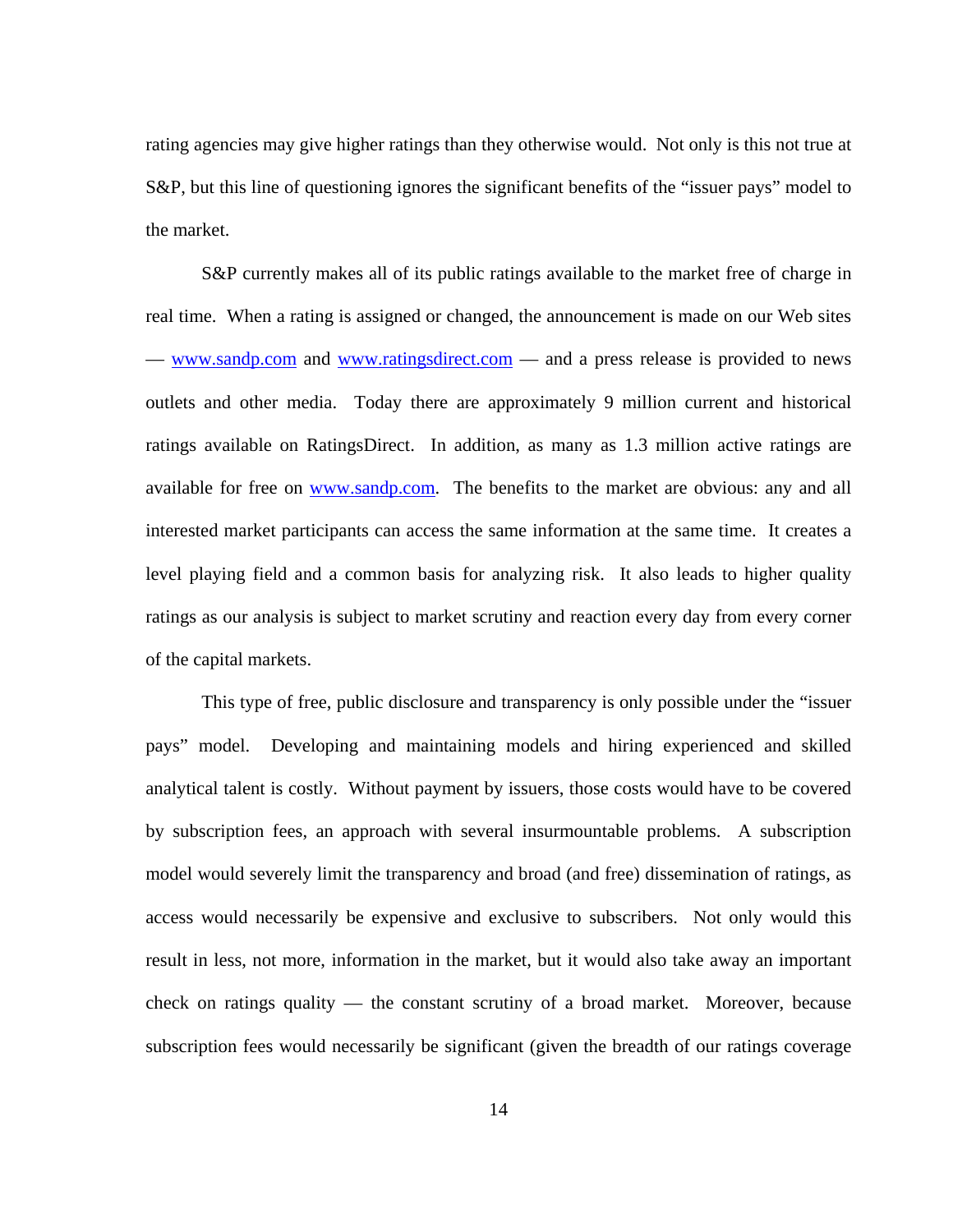and the depth of our analysis), many investors, including the vast majority of individual investors, simply would not be able to afford access to ratings information. The likely result would be one of two equally harmful outcomes: either (i) these investors would have no meaningful access to ratings information; or (ii) a ratings black market would develop in which  $S\&P$ 's intellectual property — its ratings analysis — would be misused or resold in a manner all too consistent with the pervasive misuse of other intellectual property and with the same destructive impact.

As noted, some have questioned whether the "issuer pays" model has led S&P and others to issue higher, or less rigorously analyzed, ratings so as to garner more business. First and foremost, there is no evidence — none at all — to support this contention with respect to S&P. This is not surprising since it would be clearly against S&P's self-interest as well as its cornerstone principles.

Indeed, what evidence there is on the subject shows the opposite.

1. Consider, for instance, the performance of our RMBS ratings. As reflected in the chart below, in every year from 1994 through 2006, upgrades of U.S. RMBS ratings significantly outpaced downgrades by multiple factors — about 7:1 on average. The ratio was even higher from 2001-2006. That is to say, after S&P initially provided its ratings in this area, actual performance of the rated transactions led to upgrades far more often than downgrades as time passed.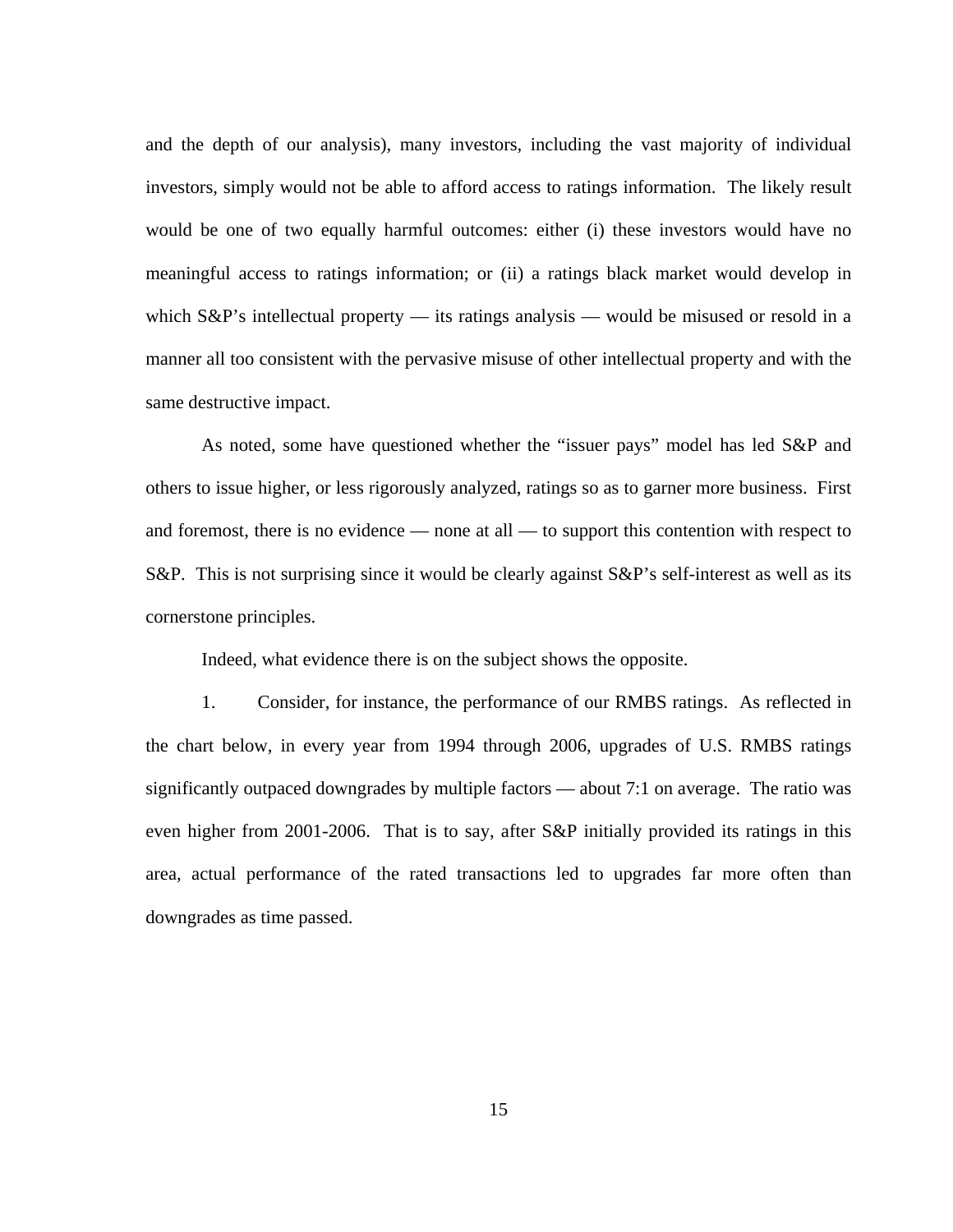|                                     | 1994 | 1995 |      | 1996   1997 |      | 1998   1999 | <b>2000</b>      | 2001 | 2002 | 2003 | 2004               | 2005 | 2006 |
|-------------------------------------|------|------|------|-------------|------|-------------|------------------|------|------|------|--------------------|------|------|
| % of Ratings<br><b>Upgraded</b>     | 6.81 | 2.54 | 1.38 | 2.54        | 2.20 |             | 2.78 10.08 10.21 |      |      |      | $9.24$ 12.82 10.74 | 7.91 | 3.79 |
| $%$ of Ratings<br><b>Downgraded</b> | 2.21 | 1.70 | 1.18 | 1.25        | 1.28 | 0.54        | 1.93             | 1.05 | 0.98 | 0.85 | 0.45               | 0.64 | 1.04 |

If, as some claim, S&P deliberately issued high ratings to please those who paid for them, one would expect that the initial (allegedly inflated) ratings would require downward adjustment to reflect actual performance. Similarly, one would expect default rates on our RMBS ratings to be higher — indeed, materially higher — than the statistics I cited earlier. But, over the years, the opposite has emphatically been the case.

2. Similarly, if S&P put revenue ahead of analytical rigor, we would not refuse to rate, as we have, transactions that do not meet our criteria. A recent highly publicized example occurred in Canada where significant amounts of asset-backed commercial paper became illiquid. The paper had not met S&P's minimum criteria and so we did not rate it. These are not the actions of an agency that would rate every deal that reaches our door.

3. The primacy of our reputation has been recognized by independent sources. A report prepared by two Federal Reserve Board economists found "no evidence" that rating agencies acted in the interest of issuers due to a conflict of interest. After detailed study, the report concluded that "rating agencies appear to be relatively responsive to reputation concerns and so protect the interests of investors." *See* Daniel M. Covitz & Paul Harrison, *Testing Conflicts of Interest at Bond Ratings Agencies with Market Anticipation: Evidence that Reputation Incentives Dominate* (Dec. 2003) at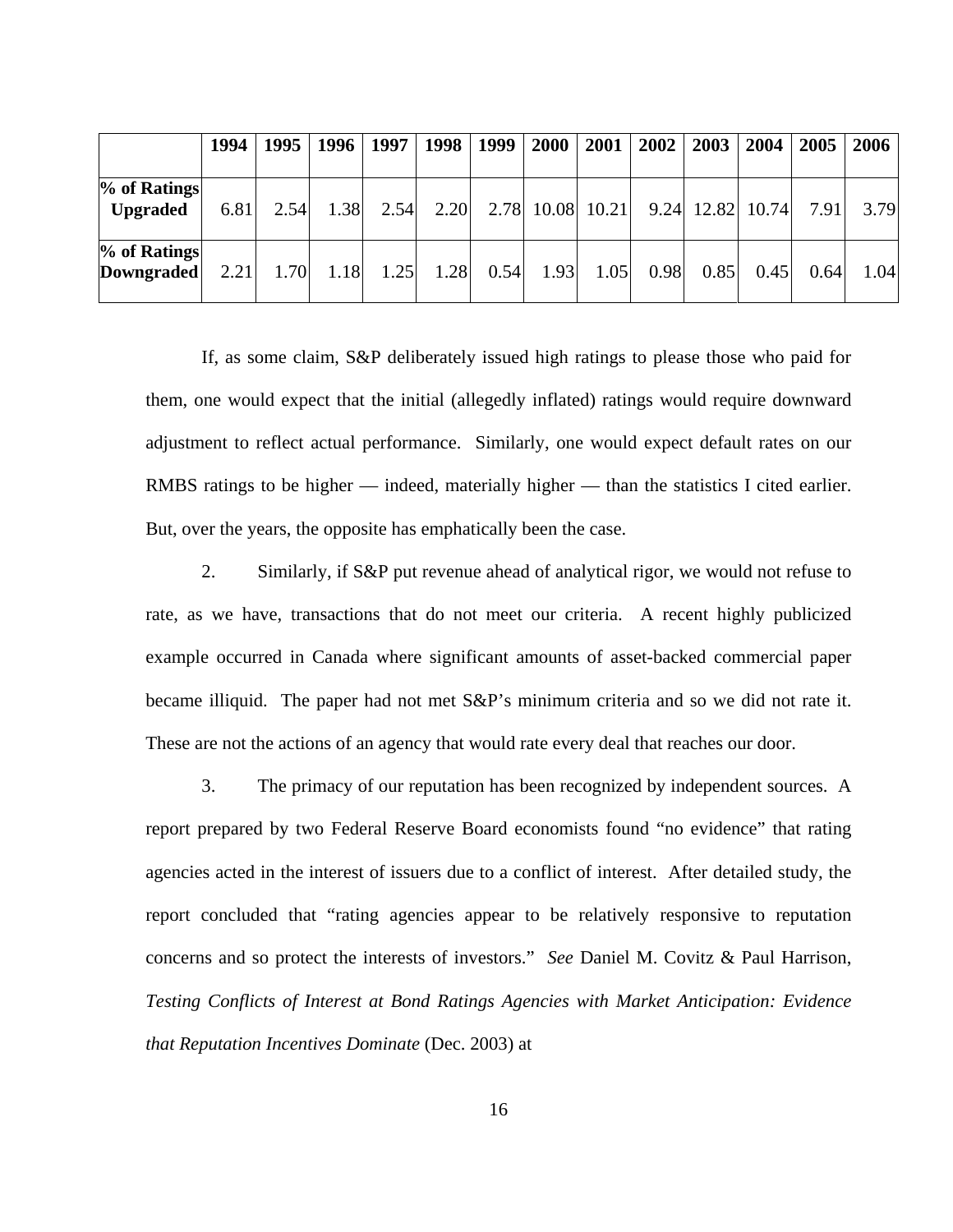#### http://www.federalreserve.gov/pubs/feds/2003/200368/200368pap.pdf.

The real question is not whether there are potential conflicts of interest in the "issuer pays" model, but whether they can be effectively managed by S&P and other credit rating agencies. Mr. Erik Sirri, director of the SEC's Division of Market Regulations, recently testified at a congressional hearing that the conflicts raised by this long-standing business model are indeed manageable. As Mr. Sirri testified:

> "Typically, [rating agencies] are paid by the underwriter or the issuer. That presents a conflict. But we believe that conflict is manageable. Credit rating agencies should have polices and procedures in place, and they should adhere to those policies and procedures when they evaluate deals."

S&P maintains rigorous policies and procedures designed to ensure the integrity of our analytical processes. For example, analysts are not compensated based upon the amount of revenue they generate. Nor are analysts involved in negotiating fees. Similarly, individuals responsible for our commercial relationships with issuers are not allowed to vote at rating committees. These policies, and others, have helped ensure our long-standing track record of excellence. As previously noted, our track record speaks for itself. Moreover, the Credit Rating Agency Reform Act of 2006, and the SEC's implementing regulations, give greater assurance that those policies will be enforced.

## *S&P Does Not "Structure" Transactions*

Similar misunderstandings have led some to question whether rating agencies "structure" transactions, thereby threatening ratings independence. These questions are particularly troubling as they give false and negative impressions about a practice that benefits the markets — the open dialogue between issuers and ratings agencies.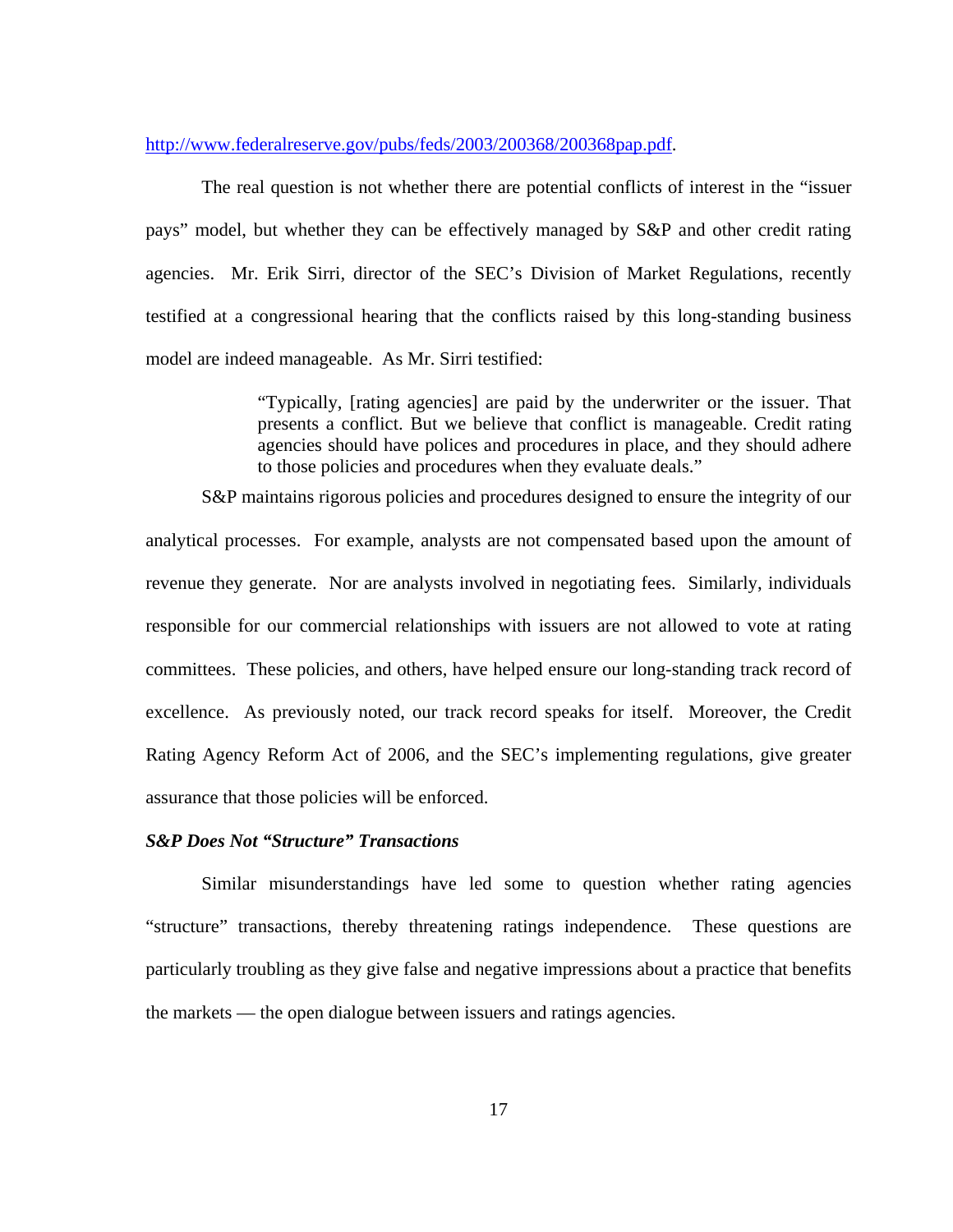It is true that our analysts talk to issuers of RMBS transactions as part of the ratings process, as they have traditionally had discussions with corporate issuers with respect to rating their non-structured securities. This dialogue provides benefits to the marketplace. Critical to our ability to rate transactions is a robust understanding of those transactions. Reading documents and reviewing the results of modeling are important, of course, but so is communication with the people responsible for the transaction itself. Through dialogue with issuers and their representatives our analysts gain greater insight into transactions to be rated, including any modifications to those transactions that may occur as the process goes forward. This dialogue promotes transparency into our ratings process, a virtue we believe in, and one that regulators have consistently espoused.

Nor does the dialogue amount to "structuring" by S&P, even in cases where the discussion is about the effect different structures may have on ratings. S&P does not tell issuers what they should or should not do. Our role is reactive. Using our models with set publicly available criteria, issuers provide us with information and we respond with our considered view of the ratings implications. In the process, and as part of our commitment to transparency, we also may discuss the reasoning behind our analysis. Those who question this practice ignore that the ratings process is not and should not be a guessing game. Without informed discussion, issuers would be proposing structure upon structure until they stumbled upon the structure that best matches with their goals. That certainly would not make the markets more transparent and efficient.

Nor should anyone view as suspicious the fact that some issuers structure transactions so as to achieve a specific rating result. Indeed, a variety of potential structures could merit a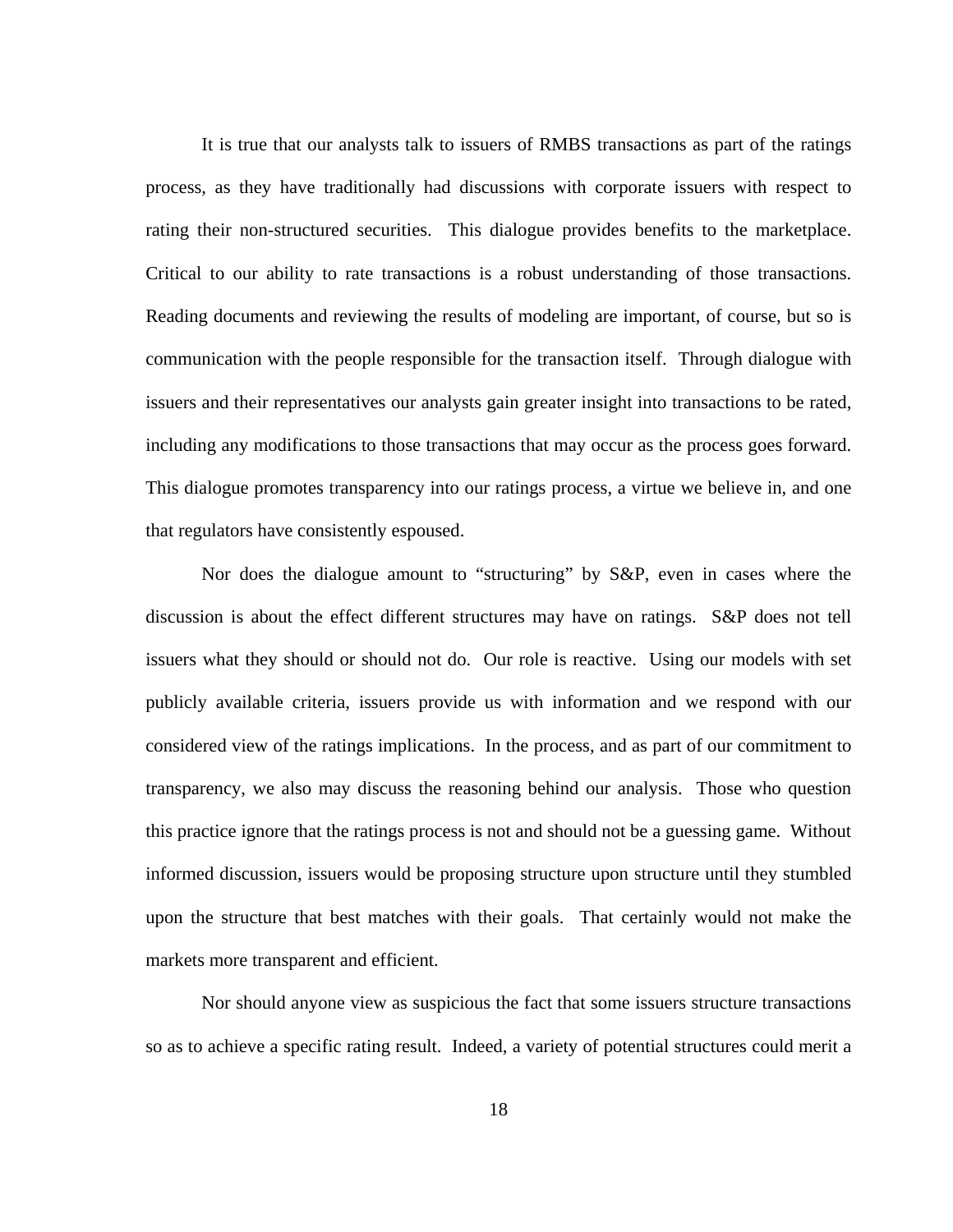particular result. Our role is to come to a view as to the structures presented, but not to choose among them. Again, we do not compromise our criteria to meet a particular issuer's goals. As noted, we make criteria publicly available. If we were not applying our criteria to particular transactions, it would be readily apparent to the market and would immediately diminish the credibility — and thus the value — of our ratings business.

## *Credit Enhancement — How Securities Backed By Subprime Mortgages Can Receive, and Merit, Investment Grade Ratings*

A potentially incomplete understanding of the ratings process has also led to questions about how a pool of subprime mortgage loans can support securities with investment grade, even 'AAA' ratings. The answer lies in the concept of credit enhancement.

As discussed earlier, credit enhancement — additional assets or funds — affords protection against losses in deteriorating conditions. When an issuer comes to us with a pool of subprime loans to be used as collateral for an RMBS transaction, S&P is well aware, of course, that all of this collateral is not likely to perform from a default perspective like 'AAA' securities. Nonetheless, the pool of collateral loans *will* yield *some* amount of cash, even under the most stressful of economic circumstances.

A key component of our analysis is looking at the pool of collateral to determine how much credit enhancement — extra collateral, for example — would be needed to support a particular rating on the securities to be backed by that collateral. To do this, we analyze the expected performance of the collateral in stressful economic conditions. To determine the amount of credit enhancement that could support an 'AAA' rating, we use our most stressful economic scenario, including economic conditions from the Great Depression. The stress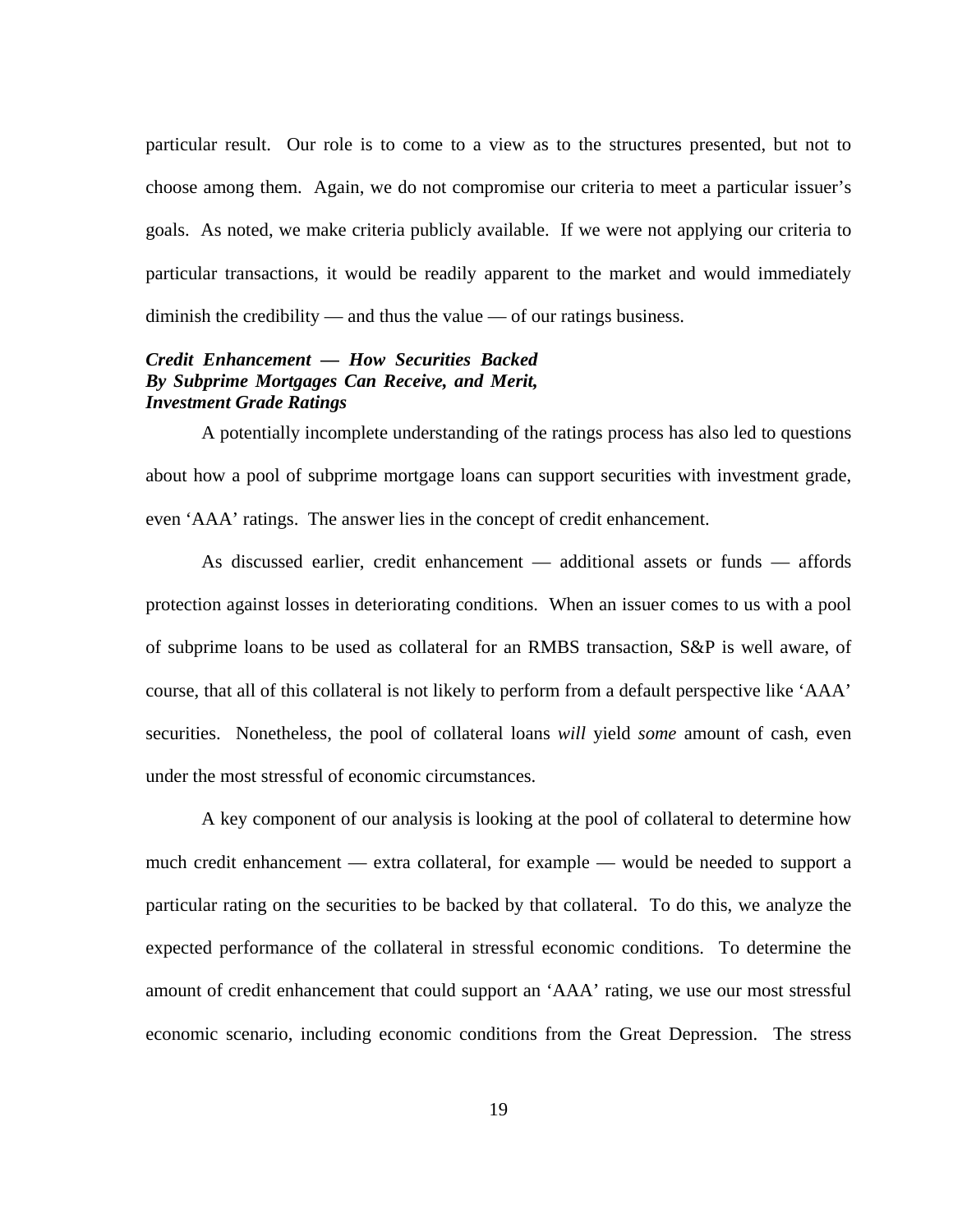scenarios are then adjusted for each rating category. Thus, if our analysis of a particular collateral pool's expected performance indicates that the pool would need 30% credit enhancement to support an 'AAA' rating, the issuer would have to have 30% additional collateral above and beyond the value of the securities issued in order for the securities issued by the pool to have enough credit enhancement for an 'AAA' rating. To put it in more concrete terms, if the pool was comprised of, for example, \$1.3 million in collateral, it could only issue \$1 million in 'AAA' rated securities in this scenario. This way, if the collateral performs poorly — and thirty percent in losses is very poor performance — there will still be sufficient collateral to cover losses incurred upon loan defaults. This credit enhancement figure would, of course, be lower for ratings other than 'AAA', as those ratings address the likelihood of repayment in less stressful economic environments. For example, the issuer might be able to issue \$1.2 million in 'BBB' rated securities backed by the same collateral pool. Thus, it is not the case that through securitization, poor credit assets magically become solid investments. Rather, it is because, in our example, a pool has \$1.3 million in collateral to support \$1 million in securities that it may receive an entirely appropriate 'AAA' rating on those securities.

## *S&P Has Been Warning the Market, and Taking Action, in Response to Deterioration in the Subprime Market Since Early 2006*

Others have questioned whether S&P has acted quickly enough in response to the deteriorating subprime market. Again, we believe these questions result from an incomplete understanding of the facts. S&P has spoken out — and taken action — early and often on subprime issues.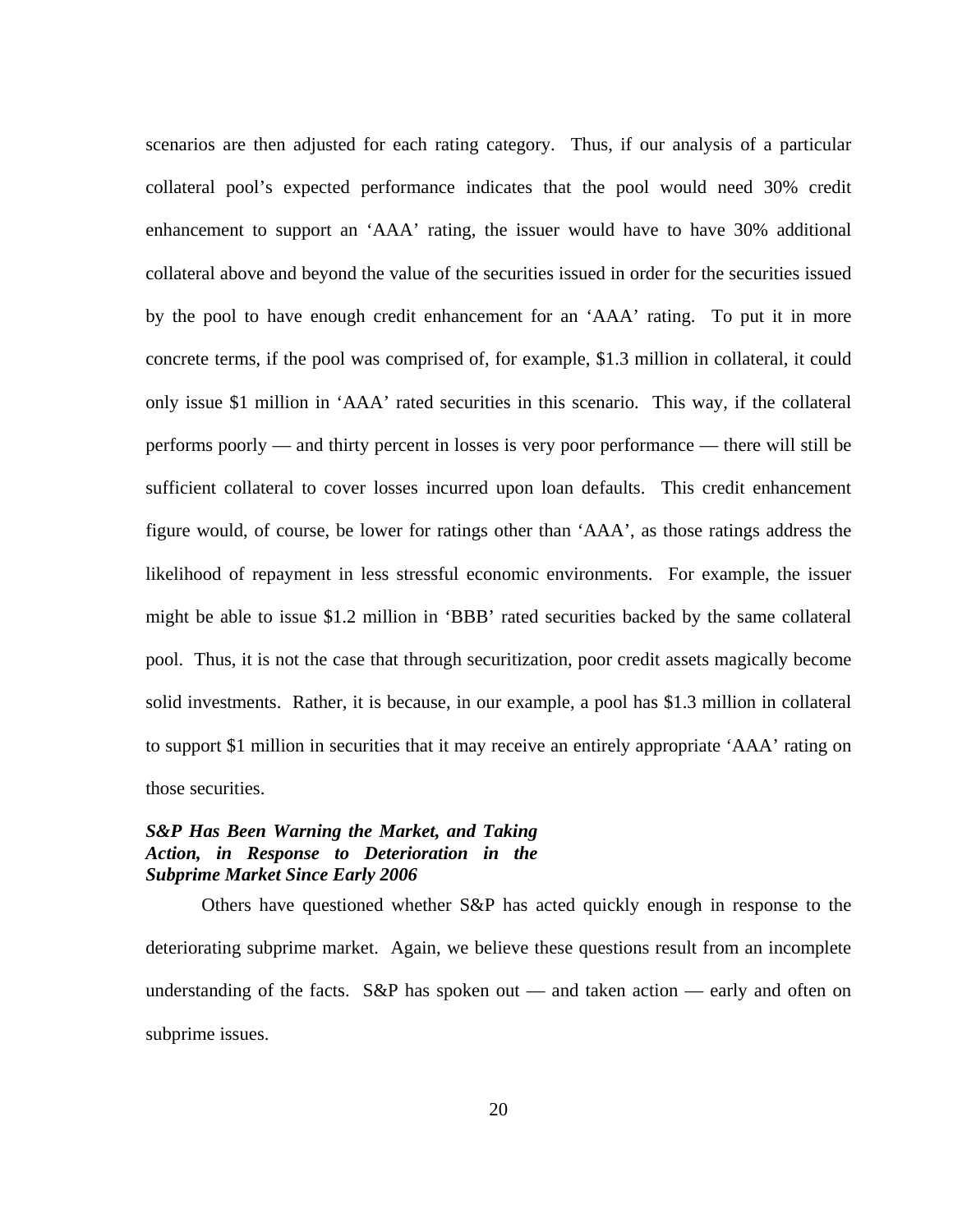For some time S&P has been through our publications repeatedly and consistently informing the market of its concerns about the deteriorating credit quality of RMBS transactions. For example:

- In a January 19, 2006 article entitled *U.S. RMBS Market Still Robust, But Risks Are Increasing And Growth Drivers Are Softening*, we said: "Standard & Poor's expects that some of the factors that drove growth in 2005 will begin to soften in  $2006...$ Furthermore, Standard & Poor's believes that there are increasing risks that may contribute to deteriorating credit quality in U.S. RMBS transactions; it is probable that these risks will be triggered in 2006."
- On May 15, 2006, in an article entitled *A More Stressful Test Of A Housing Market Decline On U.S. RMBS*, we reported on the results of our follow-up analysis to our September 2005 housing-bubble simulation. We stated: "[t]he earlier simulation had concluded that most investment-grade RMBS would weather a housing downturn without suffering a credit-rating downgrade, while speculative-grade RMBS might not fare so well  $\ldots$ . In the updated simulation  $\ldots$  [S&P used] more stressful macroeconomic assumptions [which] lead to some downgrades in lower-rated investment-grade bonds."
- On July 10, 2006, in an article entitled *Sector Report Card: The Heat Is On For Subprime Mortgages*, we noted that downgrades of subprime RMBS ratings were outpacing upgrades due to "collateral and transaction performance." The article also identifies "mortgage delinquencies" as a "potential hot button," and notes that such delinquencies "may become a greater concern for lenders and servicers."
- On July 17, 2006, we noted a 38% increase in downgrades in U.S. RMBS, a significant number of which came from the subprime market. *Structured Finance Global Ratings Roundup Quarterly: Second-Quarter 2006 Performance Trends*.
- On Oct. 16, 2006, in our *Ratings Roundup: Third-Quarter 2006 Global Structured Finance Performance Trends*, we reported a 15% decline in upgrades for U.S. RMBS while the number of downgrades more than tripled compared to the same period in 2005. We also noted that the quarter's ratings actions among RMBS transactions had set a record for the most performance-related downgrades.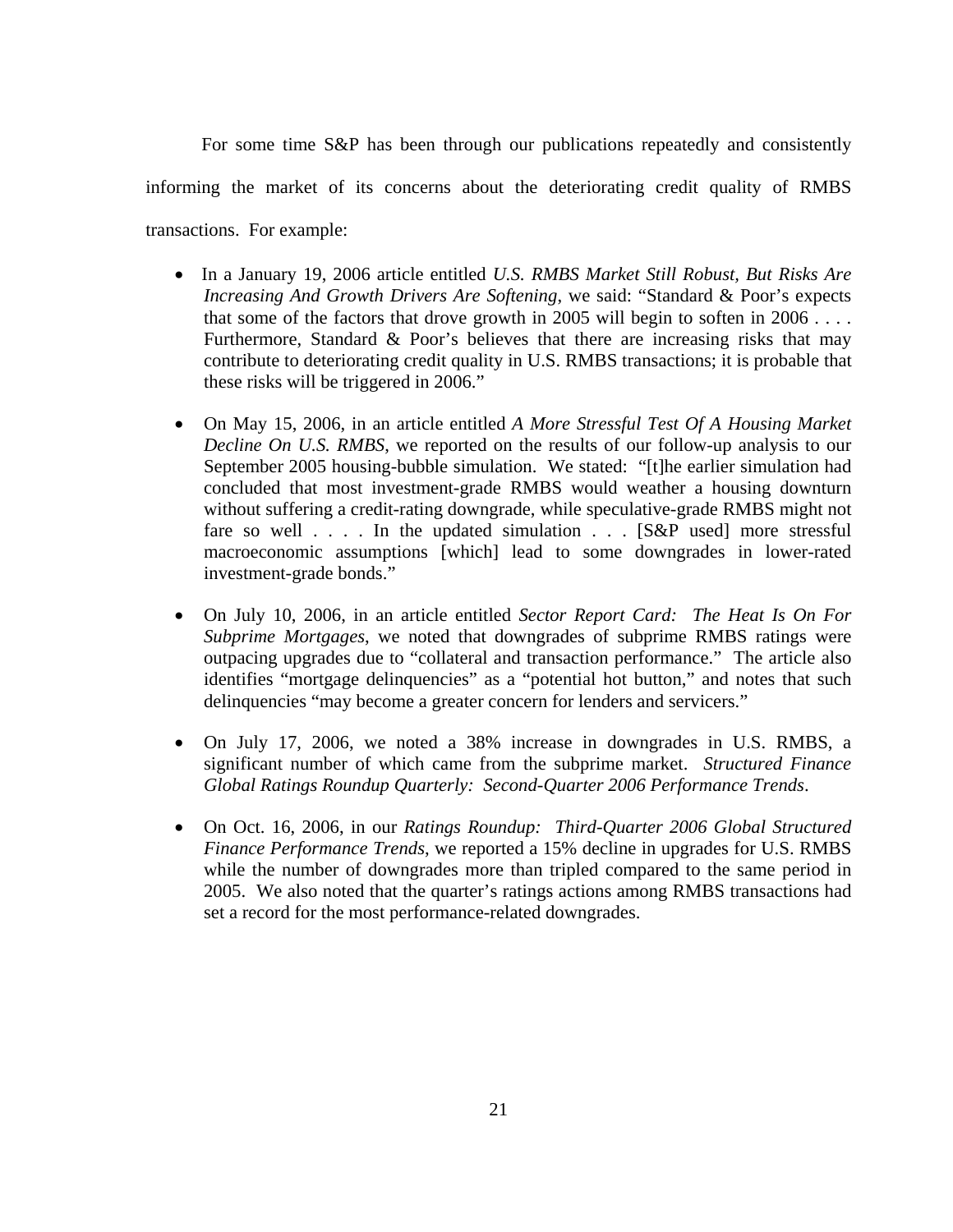- Then on December 8, 2006, in an article entitled *Credit Trends: 2007 Global Credit Strategy: Asset Class Outlook*, we informed the market of our view that "[c]redit quality in the RMBS sub-prime market has been under scrutiny this year. Standard  $\&$ Poor's RMBS surveillance group sees the environment ahead as portending greater downgrade potential along with lower upgrade potential." We also stated that "the jump in third-quarter downgrade activity for the sub-prime market raises some risk flags for this segment; with 87 third-quarter downgrades adding to the 46 downgrades of the second quarter and 34 in the first."
- On January 16, 2007, in an article entitled *Ratings Roundup: Fourth-Quarter 2006 Global Structured Finance Performance Trends*, we stated: "Rating activity among subprime transactions has started to shift to being predominantly negative from being predominantly positive. . . . We expect this trend in subprime rating performance to continue during 2007."
- Ten days later on January 26, 2007, in our *Transition Study: U.S. RMBS Upgrades Are Down And Downgrades Are Up In 2006*, we reported that for 2006 "[d]owngrades overwhelmed upgrades for subprime mortgage collateral" and that we expected "losses and, therefore, negative rating actions to continue increasing during the next few months relative to previous years."
- Our statements to the market continued throughout the first half of 2007. On March 22, 2007, in an article entitled *A Comparison Of 2000 and 2006 Subprime RMBS Vintages Sheds Light On Expected Performance*, we stated: "[w]hile subprime mortgages issued in 2000 have the distinction of being the worst-performing residential loans in recent memory, a good deal of speculation in the marketplace suggests that the 2006 vintage will soon take over this unenviable position."
- In an April 27, 2007 article entitled *Special Report: Subprime Lending: Measuring the Impact*, we stated: "The consequences of the U.S. housing market's excesses, a topic of speculation for the past couple of years, finally have begun to surface. . . . Recent-vintage loans continue to pay the price for loosened underwriting standards and risk-layering in a declining home price appreciation market, as shown by early payment defaults and rising delinquencies."
- Then on June 26, 2007, in an article entitled *Performance of U.S. RMBS Alt-A Loans Continues To Deteriorate*, we reported: "The most disconcerting trend is how quickly the performance of these delinquent borrowers has deteriorated. We continue to see migration from 60-plus-day to 90-plus-day delinquencies within the 2006 vintage, suggesting that homeowners who experience early delinquencies are finding it increasingly difficult to refinance or work out problems, as opposed to being able to 'cure' falling behind on payments."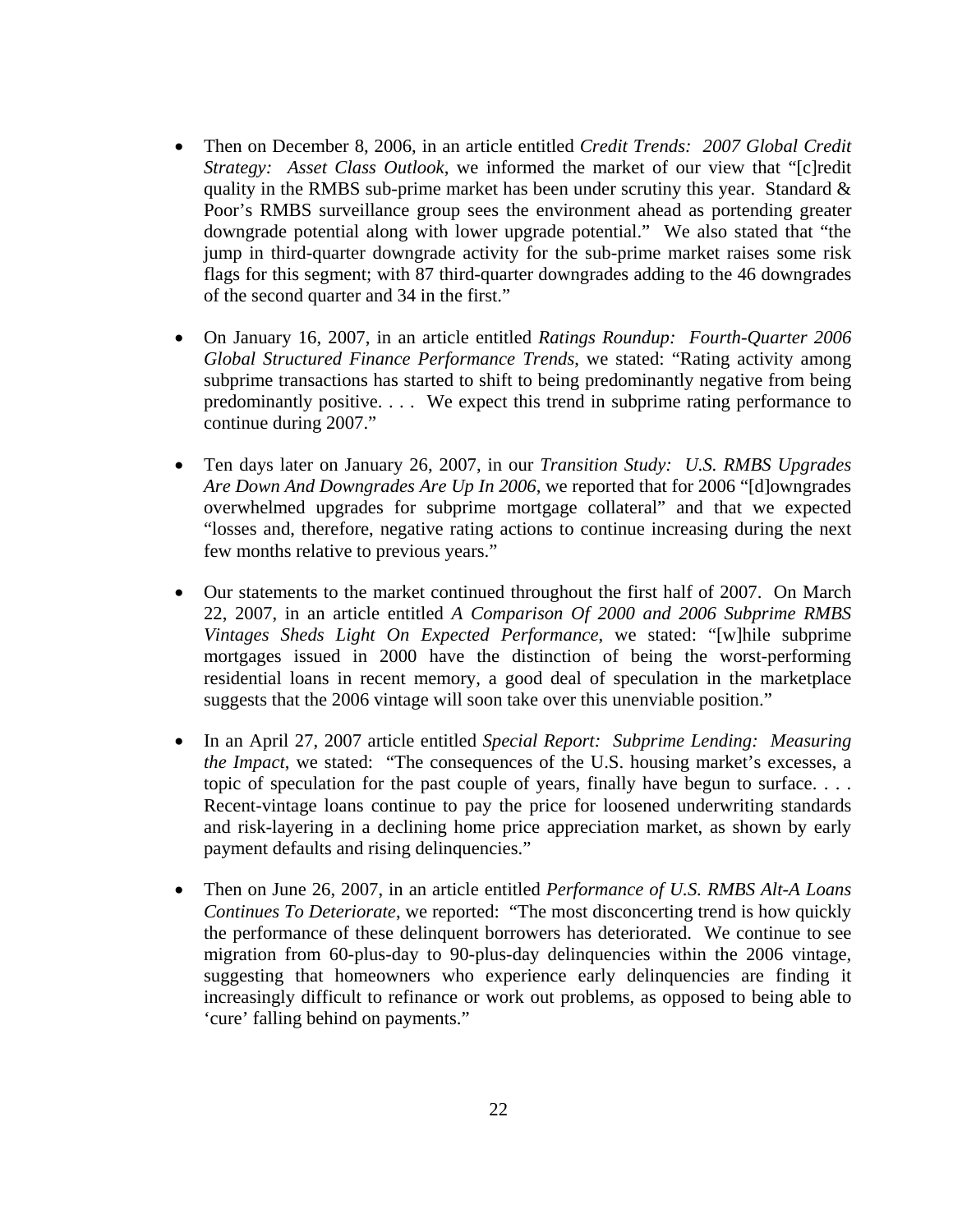None of these warnings were hidden by S&P and I will gladly provide the Subcommittee with these documents. In addition to these warnings, we also took action in response to subprime deterioration. For example:

- On June 1, 2006, almost sixteen months ago, we tightened our criteria through changes in our LEVELS**®** model targeted to increase the credit enhancement requirements for pools with subprime loans. In announcing these changes to the market, we specifically identified subprime loans, such as "[l]oans with simultaneous second liens (especially those with very low FICO scores)", as loans "much more likely to default than non-second-lien loans with similar FICO scores."
- Then in February 2007, we took the unprecedented step of placing on CreditWatch negative (and ultimately downgrading) transactions that had closed as recently as 2006. As we informed the market in the accompanying release: "Many of the 2006 transactions may be showing weakness because of origination issues, such as aggressive residential mortgage loan underwriting, first-time home-buyer programs, piggyback second-lien mortgages, speculative borrowing for investor properties, and the concentration of affordability loans." In a February 16, 2007 Los Angeles Times article, S&P's announcement was described as "'a watershed event' because it means S&P is now actively considering downgrading bonds within their first year." *See S&P to Speed Mortgage Warnings*, Los Angeles Times, Feb. 16, 2007.
- We continued taking downward action through the Spring.In May we announced that "Standard & Poor's Ratings Services took 103 rating actions affecting 103 classes of residential mortgage-backed securities (RMBS) transactions backed by subprime, closed-end second-lien, and Alt-A loan collateral originated in 2005 and 2006; we lowered 92 ratings . . . and placed 103 ratings on CreditWatch negative . . . . These rating actions were due to collateral performance." We also noted that "[m]ost of the transactions affected by CreditWatch placements (and no downgrades) have not experienced significant losses. The placement of our ratings on CreditWatch when a transaction has not experienced significant losses represents a new methodology derived from our normal surveillance practice."
- On June 22, 2007, we announced further ratings actions in an article entitled *133 Subordinate Second-Lien, Subprime Ratings From 2006, 2005-Vintage RMBS On Watch Neg, Cut.* We explained that "[t]he downgrades and CreditWatch placements reflect early signs of poor performance of the collateral backing these transactions."
- Then in July of this year, we again took action in response to increasingly bad performance data, including loss levels that continued to exceed historical precedents and our initial expectations. Specifically: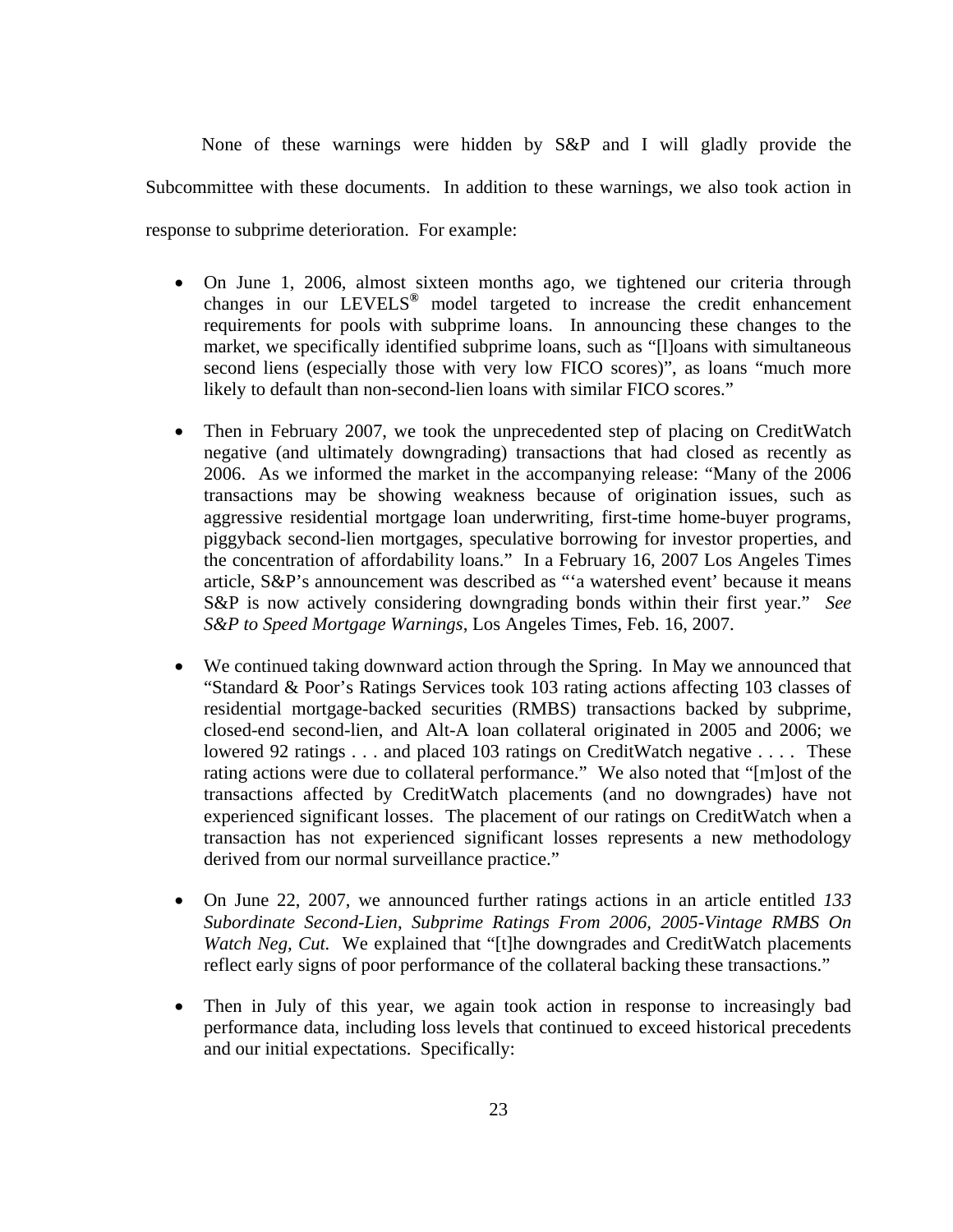- We increased the severity of the surveillance assumptions we use to evaluate the ongoing creditworthiness for RMBS transactions issued during the fourth quarter of 2005 through the fourth quarter of 2006 and downgraded those classes that did not pass our heightened stress test scenario within given time frames.
- In addition, we modified our approach for ratings on senior classes in transactions in which subordinate classes have been downgraded.
- We also announced that, with respect to transactions closing after July 10, 2007, we would implement changes that would result in greater levels of credit protection for rated transactions and would increase our review of lenders' fraud-detection capabilities.

No one can see the future. The point of these articles and actions, however, is to highlight our reaction to increasing subprime deterioration — looking, as we always do, to historical or paradigm-shifting behaviors to help analyze long-term performance. Consistent with our commitment to transparency we repeatedly informed the market of our view that the credit quality of subprime loans was deteriorating and putting negative pressure on RMBS backed by those loans. And, consistent with our commitment to analytical rigor, we revised our models, took action when we believed action was appropriate, and continue to look for ways to make our analytics as strong as they can be.

## *Impact of The Credit Rating Agency Reform Act of 2006*

Earlier this year, the Credit Rating Agency Reform Act of 2006 took effect. As a result, over the past few months, S&P has been actively engaged in the process of implementing the requirements of the Commission's new Rules regulating NRSROs under the Act.

On June 25, 2007 we filed our application to register as an NRSRO. The application includes, among other things, our procedures and methodologies for determining ratings;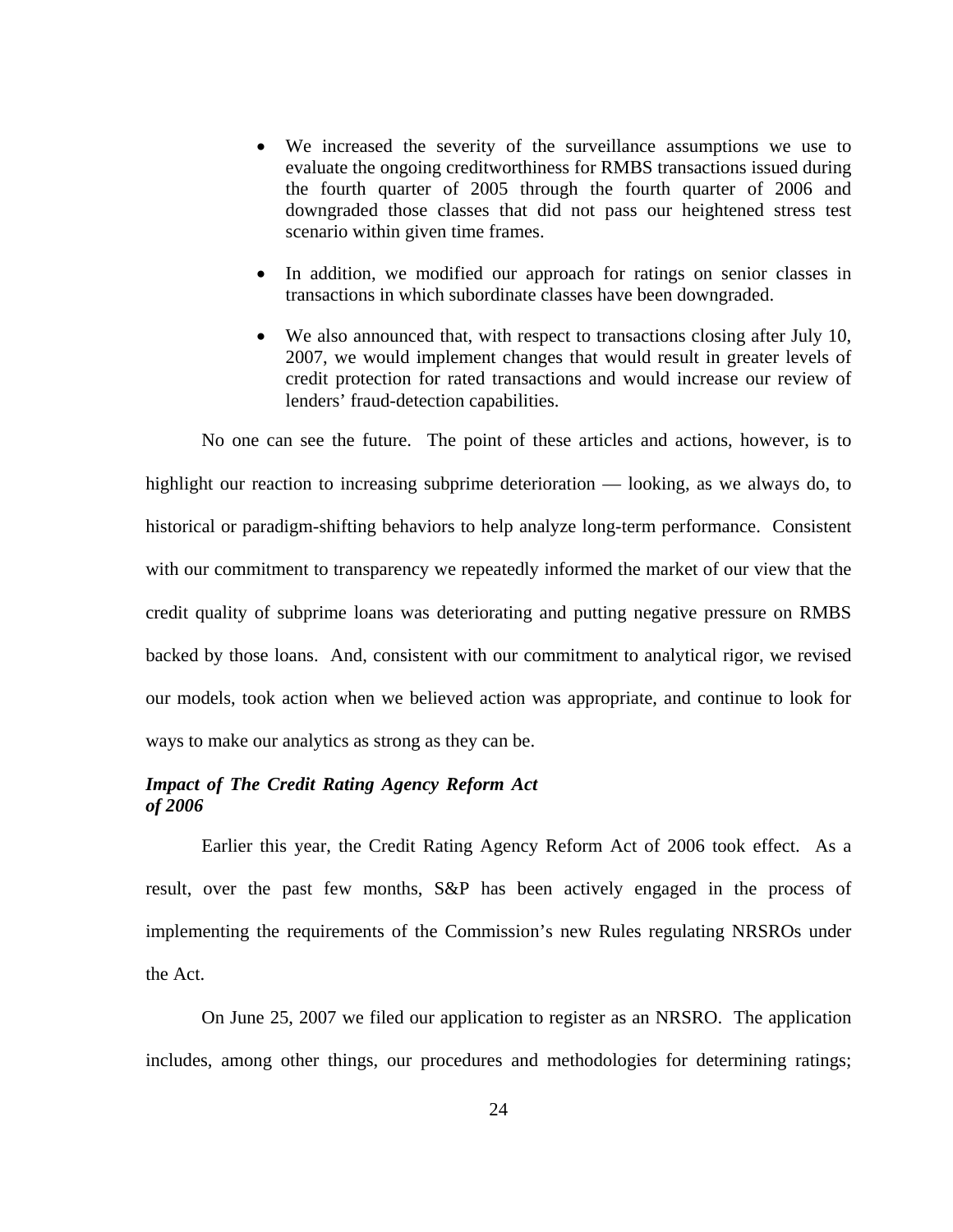credit ratings performance measurement statistics; and information related to our ratings analysts and the largest users of our credit ratings. In addition, the application includes a description of our policies for preventing the misuse of material, non-public information and addressing and managing potential conflicts of interest. We also hired a Chief Compliance Officer who is responsible for administering and overseeing these policies and procedures and ensuring compliance with applicable securities laws.

Additionally, S&P has continued its ongoing efforts to develop and streamline internal record-keeping policies and procedures in order both to ensure the integrity of the ratings process and to satisfy Commission requirements that records be available for inspection. We recently received a notice of examination from the Commission seeking the production of a substantial amount of documents that may relate to the issue of the potential conflict of interest discussed above. We are in the process of complying with this notice.

S&P supported final passage of the Credit Rating Agency Reform Act and remains committed to that Act's stated goal of improving ratings quality for the protection of investors and fostering oversight, transparency and competition in the credit rating industry. Given that we are relatively early in the process of seeing this new law fully implemented, we would respectfully urge you to allow the Commission to proceed with its task of enforcing the provisions of the new law and the regulations so recently adopted before Congress proposes any further actions.

## *Conclusion*

I thank you for the opportunity to participate in this hearing. Over the past several decades, S&P's consistent approach has been to evolve our analytics, criteria, and review